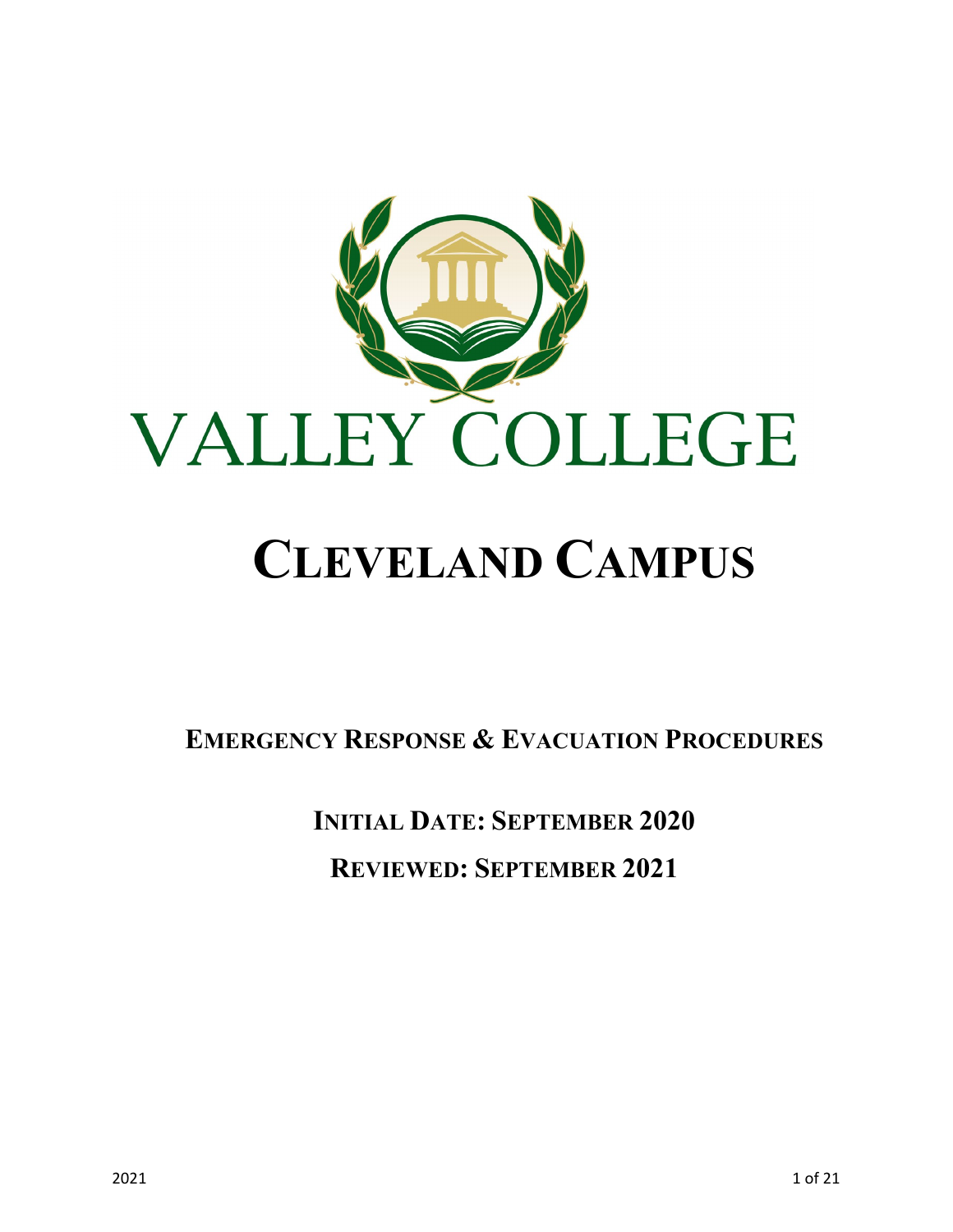## **EMERGENCY PREPAREDNESS PLAN VALLEY COLLEGE - CLEVELAND CAMPUS**

| Contents |  |
|----------|--|
|          |  |
|          |  |
|          |  |
|          |  |
|          |  |
|          |  |
|          |  |
|          |  |
|          |  |
|          |  |
|          |  |
|          |  |
|          |  |
|          |  |
|          |  |
|          |  |
|          |  |
|          |  |
|          |  |
|          |  |
|          |  |
|          |  |
|          |  |
|          |  |
|          |  |
|          |  |
|          |  |
|          |  |
|          |  |
|          |  |
|          |  |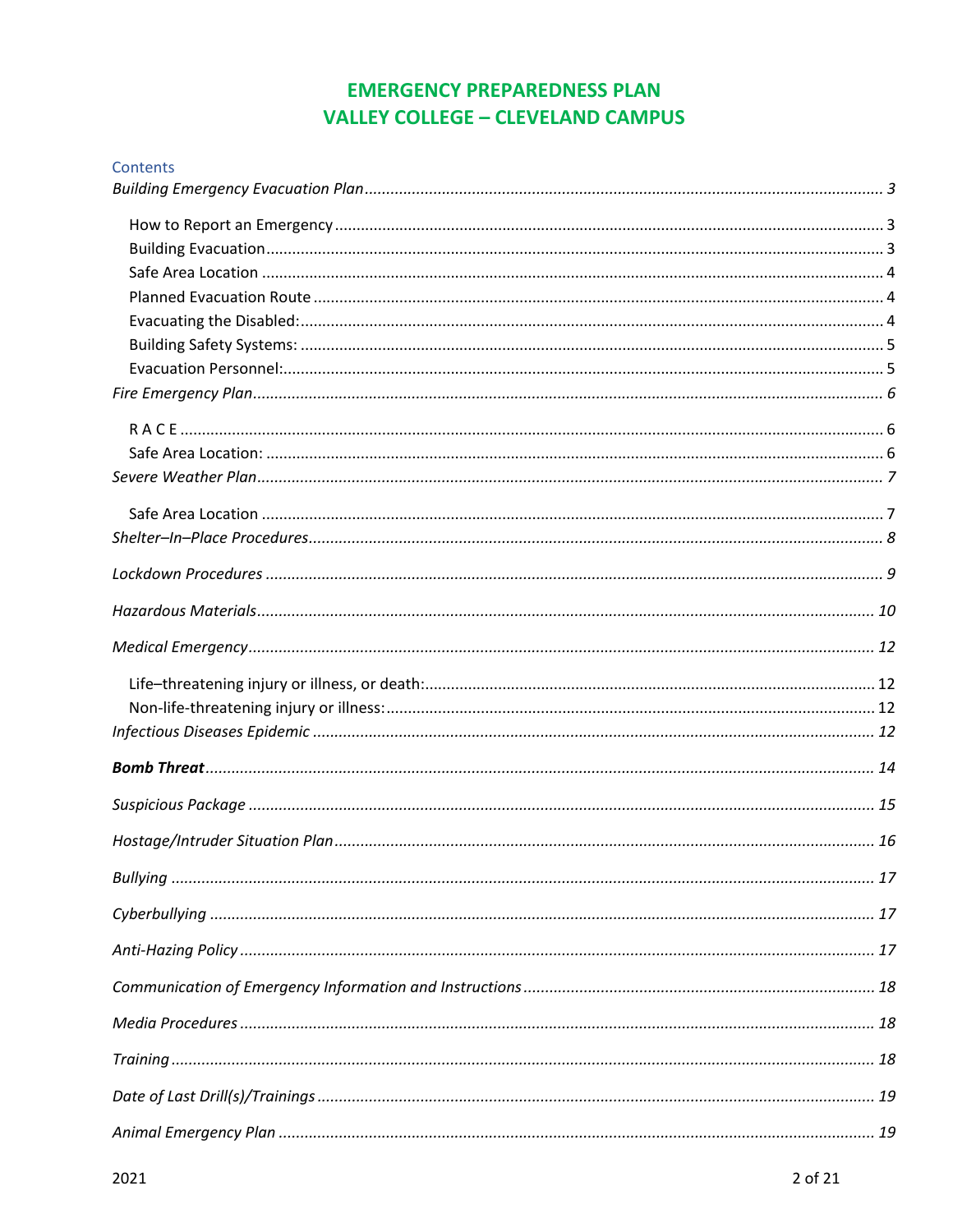## **VALLEY COLLEGE Emergency Response and Evacuation Procedures**

**Emergency Phone Numbers: Ambulance, Fire, Law Enforcement 911 Campus Director:** Margie Cools-Lartigue **Phone Number – 216-856-5343 Email:** m**c**ools-lartigue@valley.edu **Campus Safety Monitor: Joy Quinn-Madden Phone Number -216-640-4155 Email: jquinn-madden@valley.edu Jeanne Samenuk: Phone Number - 440-623-3719 Email: jsamenuk@valley.edu**

## <span id="page-2-0"></span>**Building Emergency Evacuation Plan**

## <span id="page-2-1"></span>**How to Report an Emergency**

Call 911 and Calmly State:

- o Your name
- o Address
- o The nature of the emergency
- o Whether injuries have occurred
- o A phone number near the scene where you can be reached

## **Call reception desk to notify reception of emergency. (Reception Desk extension = 1505)**

| Name of Institution:     | Valley College - Cleveland Campus            |
|--------------------------|----------------------------------------------|
| <b>Physical Address:</b> | 8700 Brookpark Road<br>Cleveland, Ohio 44129 |
| Phone number:            | 216 453-8201                                 |

## <span id="page-2-2"></span>**Building Evacuation**

Upon hearing the fire alarm or announcement, begin evacuation procedures.

- o Keep yourself and others calm.
- o Quickly proceed outside the building to the announced safe location **(Safe location is our digital sign)** using the planned evacuation route.
- $\circ$  If you have personal belongings near your person, take personal belongs with you.
- $\circ$  Close doors as you leave. If possible, unplug or disable any device that could make a dangerous situation even worse.
- o Instructors will take the **Attendance Sheet/Book** for correct head count.
- $\circ$  Report immediately to the designated "safe area" located near the digital sign located at the south parking lot, closest to Brookpark Road.
- o Check with Margie Cools-Lartigue, Campus Director, who will take a head count from the instructors.
- o Wait for instructions from emergency response personnel. Do not re-enter the building until told it is safe to do so.

CDL Classes:

CDL classes are taught inside the building on campus, on the yard, or in the truck driving on the road. Special Procedures must be taken into consideration depending on where the CDL Program may be at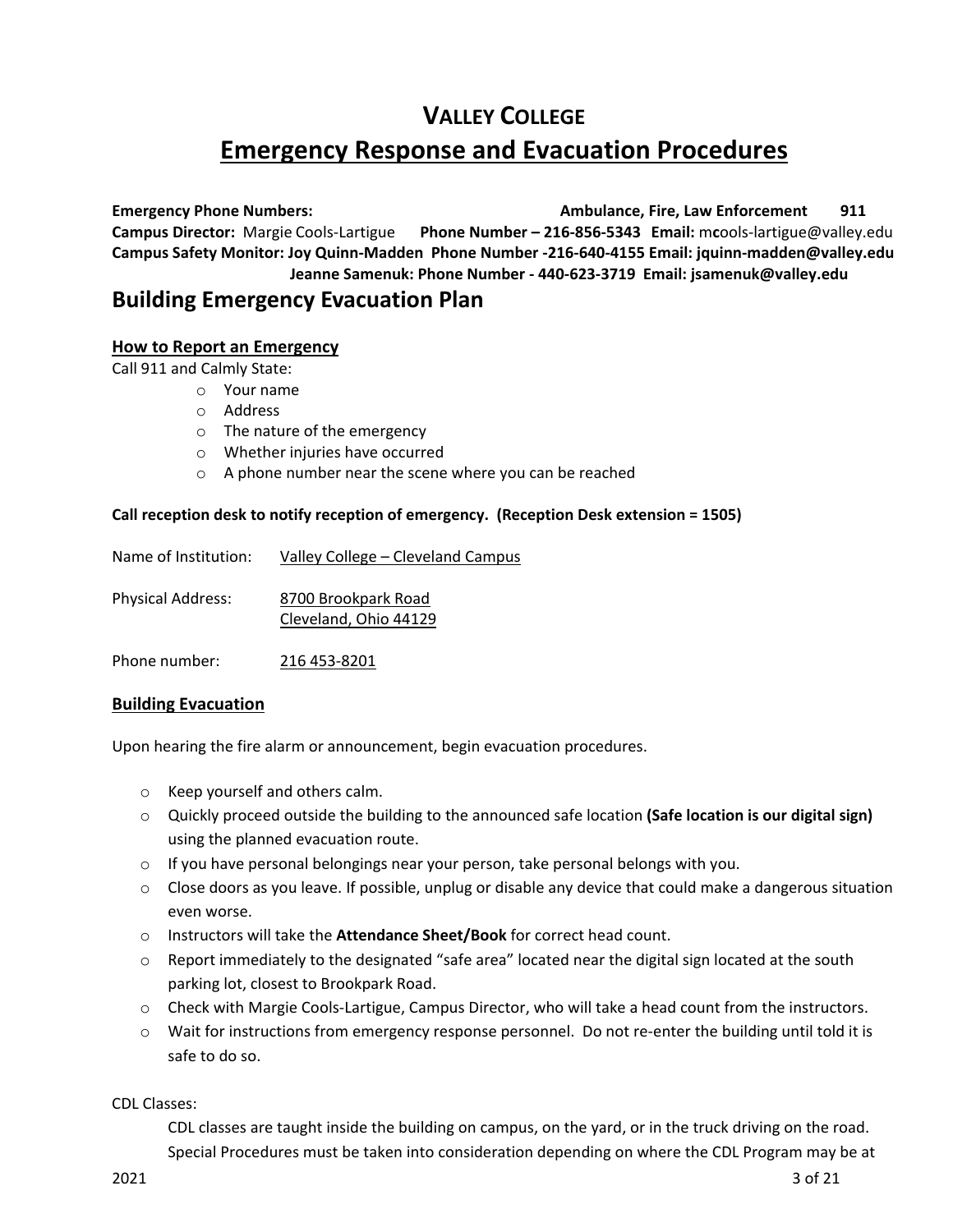the time of an emergency. If students are in class in the building, they should follow the planned evacuation route. Students and instructors on the yard or driving will be notified by the CDL Program Chair by telephone. Instructors will also be notified when the emergency is over, and students can enter the building.

## <span id="page-3-0"></span>**Safe Area Location**

The safe area for the staff, faculty, and students is designated as the front parking area closest to the digital sign. This will provide room for emergency vehicles in the front of the campus and back of the campus.

## <span id="page-3-1"></span>**Planned Evacuation Route**

Faculty and students will follow a planned evacuation route when exiting the building. Depending on what floor you are on when the alarm goes off, the following evacuation route should be used.

- **3rd Floor – Rooms 306, 307, 308, and 309 Evacuation Route** Faculty and students should exit out of their office or classroom and proceed West towards the restrooms. Use the staircase to the first floor and out the Vendor Exchange main entrance. All Faculty and students should gather at the digital sign in the front of the parking lot.
- **3rd Floor – Rooms 301, 302, 303, 304, 305, 310, 311, 312 Evacuation Route** Faculty and students should exit out of their office or classroom and proceed East to the main staircase. Take the staircase to the first floor and exit through the double glass doors and proceed to the exit door. Faculty and Students can also take the staircase to the second floor and exit the side door or the main entrance. All Faculty and students should gather at the digital sign in the front of the parking lot.
- Elevator for handicap accessibility will be unavailable, anyone unable to ambulate down the stairs independently will need additional assistance by faculty.
- **2nd Floor – Evacuation Route** Staff, Faculty and students should exit out of the building either through the main entrance or the extra door leading into the courtyard. An additional exit would be taking the stairs to the first floor and out the Exit door. All Staff, Faculty and students should gather at the digital sign in the front of the parking lot.
- **1st Floor – Evacuation Route** Exit through the Vet Department door into the courtyard. An additional exit is down the hallway and out Vendor Exchange main entrance. All Faculty and students should gather at the digital sign in the front of the parking lot.

## **ALL EVACUATION ROUTES ARE CLEARLY POSTED AND MARKED BY EXIT SIGNS THROUGHOUT THE BUILDING.**

## <span id="page-3-2"></span>**Evacuating the Disabled:**

- Students and staff members should make the Campus Director and/or Director of Academic Affairs aware if they will need assistance evacuating in an emergency. It may not be apparent to staff and faculty if a student or coworker has a disability and need assistance during an emergency.
- Communicate ahead of time what your capabilities and limitations are. Be clear and concise. If necessary, carry a preprinted message that will help others assist you.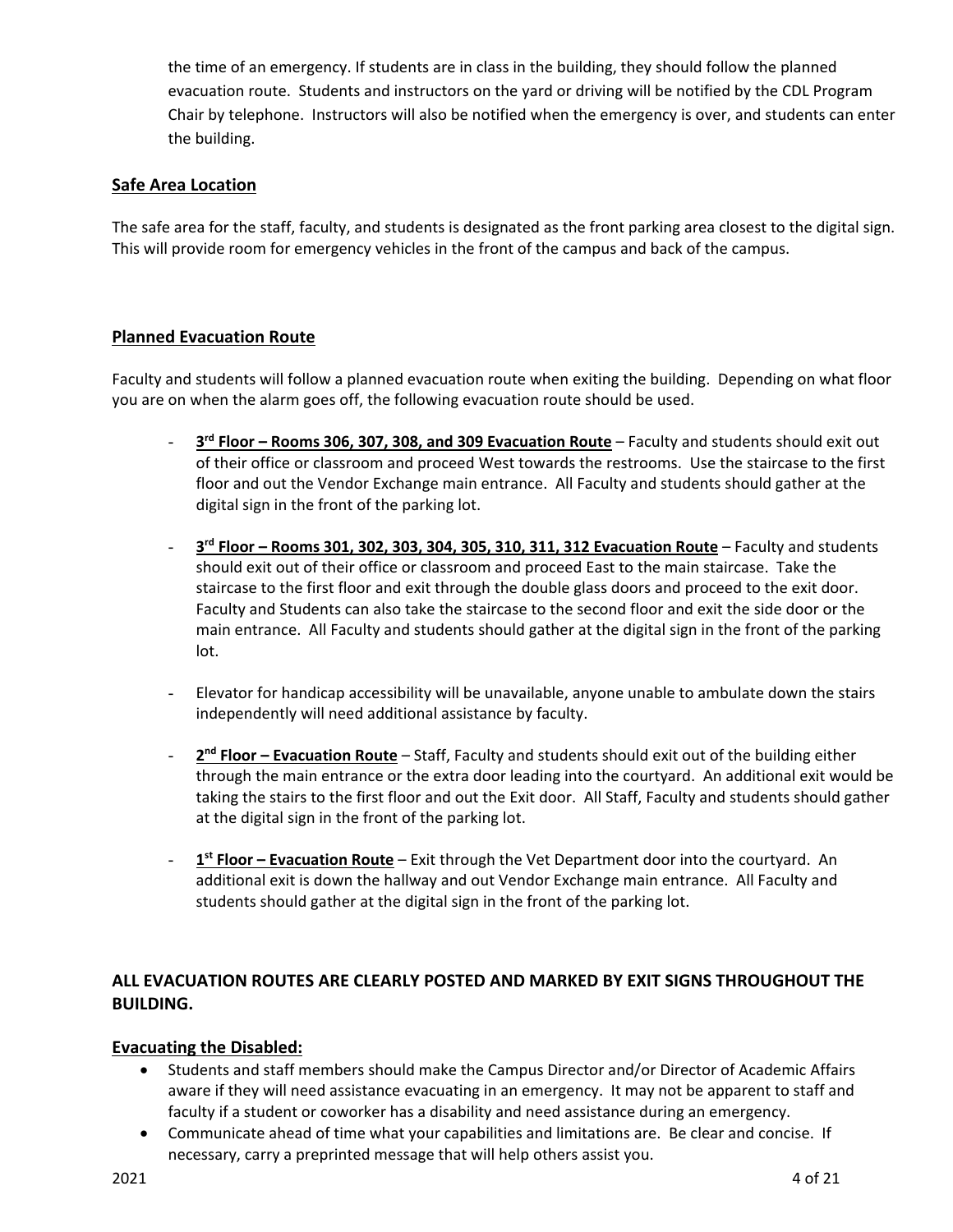- Establish a personal network consisting of people who are regularly in the same as you are. Do not depend on just one person as they may not be there during an emergency.
- Preplan and determine all evacuation options. Consider the pros and cons of being carried, for example. There is a possibility that you or others may be injured if you are carried down the stairs.

## <span id="page-4-0"></span>**Building Safety Systems:**

The school building located at 8700 Brookpark Road has the following safety systems:

- $\circ$  Smoke Detectors: Smoke detectors are located throughout the building on each floor.
- o Fire Extinguishers: Fire extinguishers are accessible through the building. One is available in the hallway of each floor at a minimum. Never block or obstruct these with furniture or equipment.
- o First Aid Kits: First aid kits are available at the faculty lounge and the receptionist's desk.
- o Defibrillator is mounted to wall, left of the reception desk in the main lobby. Only trained personnel can operate the defibrillator.

#### <span id="page-4-1"></span>**Evacuation Personnel:**

The following staff will serve as evacuation personnel.

**Emergency Announcer**: Campus Director, Director of First Impressions, Assistant Bursar. Announcer will announce any disasters to all areas of the building.

**Evacuation Warden:** Campus Director **Alternate Warden**: Assistant Bursar **Command Center:** Campus Director's Office – Room #204

#### Wardens will:

- o Supervise evacuation procedure
- o Check with searchers to get an "all clear" report or find out any problems.
- o Report to the Command Center (Room 204) if areas were unsearched due to lack of personnel.
- $\circ$  Ensure that all people from the area proceed to the designated meeting place to check in and wait for "all clear" which will come from the Command Center (Room 204)
- o Report any problems to the Command Center (Room 204).

#### **Searchers:** 1<sup>st</sup> Floor – Vet Department Program Head 2<sup>nd</sup> Floor -Campus Director, Assistant Bursar, Director of first Impressions 3<sup>rd</sup> Floor – Medical (MCA) Program Head

#### **Seachers will:**

- o Check all rooms including restrooms, conference rooms, and remote areas, closing all doors behind them.
- o They will advise remaining employees or other persons on the floor about the emergency and the requirement to evacuate.
- o When the area is "clear" they will proceed out of the building.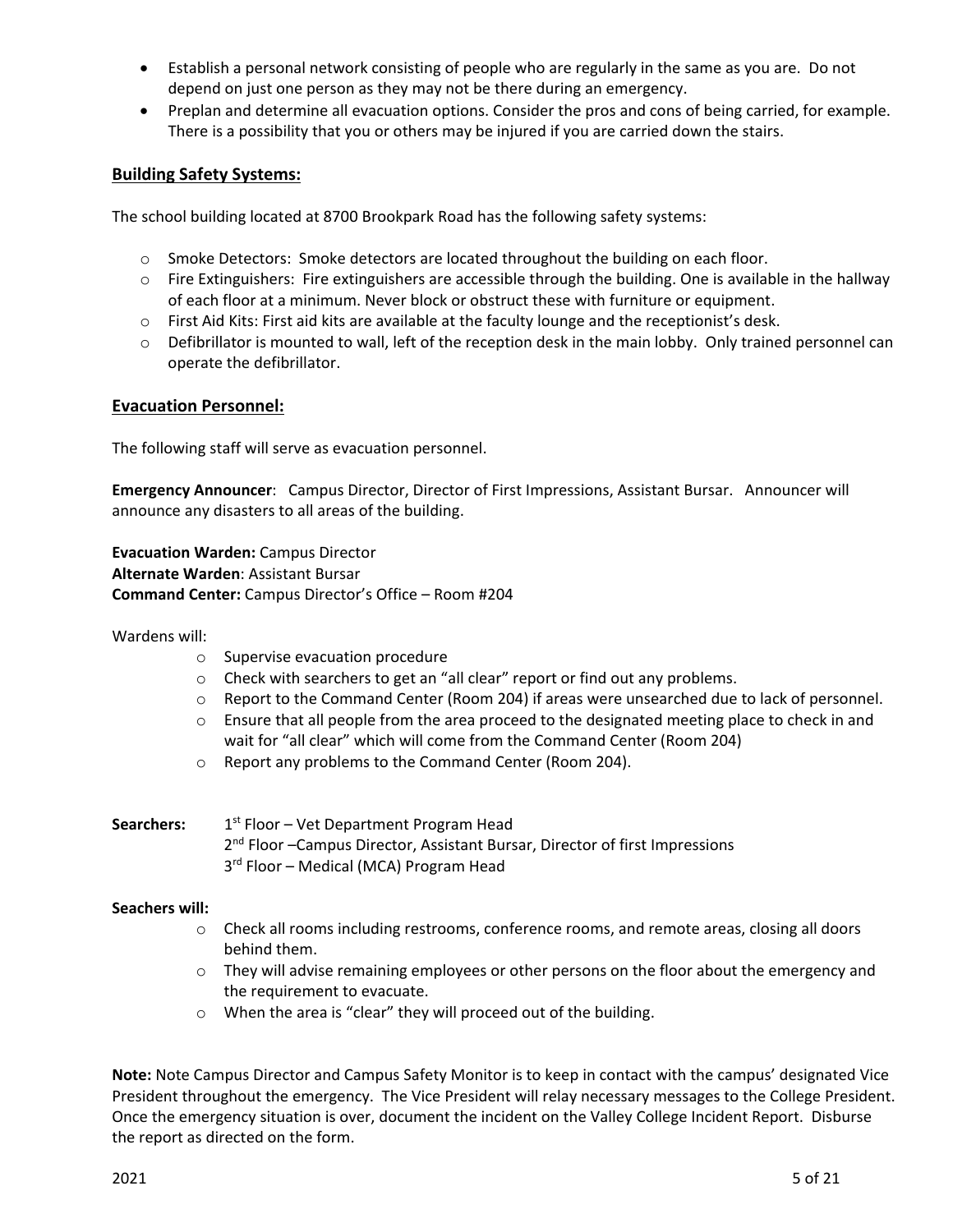## <span id="page-5-0"></span>**Fire Emergency Plan**

#### **If you discover fire or see smoke do not panic. Call 911 and proceed with the following:**

## <span id="page-5-1"></span>**R A C E**

**R**emove/Relocate individuals away from danger; if possible, without endangering your safety.

**A**ctivate Alarm: Call 911

**C**onfine/Contain fire and smoke by closing doors and windows.

**E**xtinguish fire only if trained and fire is small by using the nearest fire extinguisher.

#### **Follow Instructions for the Building Evacuation Plan**

- $\circ$  Check doors with the back of your hand to ensure it is cool before opening.
- o Walk quickly Do Not Run out of the building to the designated safe place.
- o Instructors should lead students to the designated safe area.
- o Instructors should take the Attendance Sheet/Book with them.
- $\circ$  Instructors should take attendance once at the safe area and report to the Evacuation Warden.

#### <span id="page-5-2"></span>**Safe Area Location:**

The safe area for the staff, faculty, and students is designated as the front parking area closest to the digital sign. This will provide room for emergency vehicles in the front of the campus and back of the campus.

## **Do Not Re-Enter the Building until the ALL CLEAR is issued by the FIRE DEPARTMENT**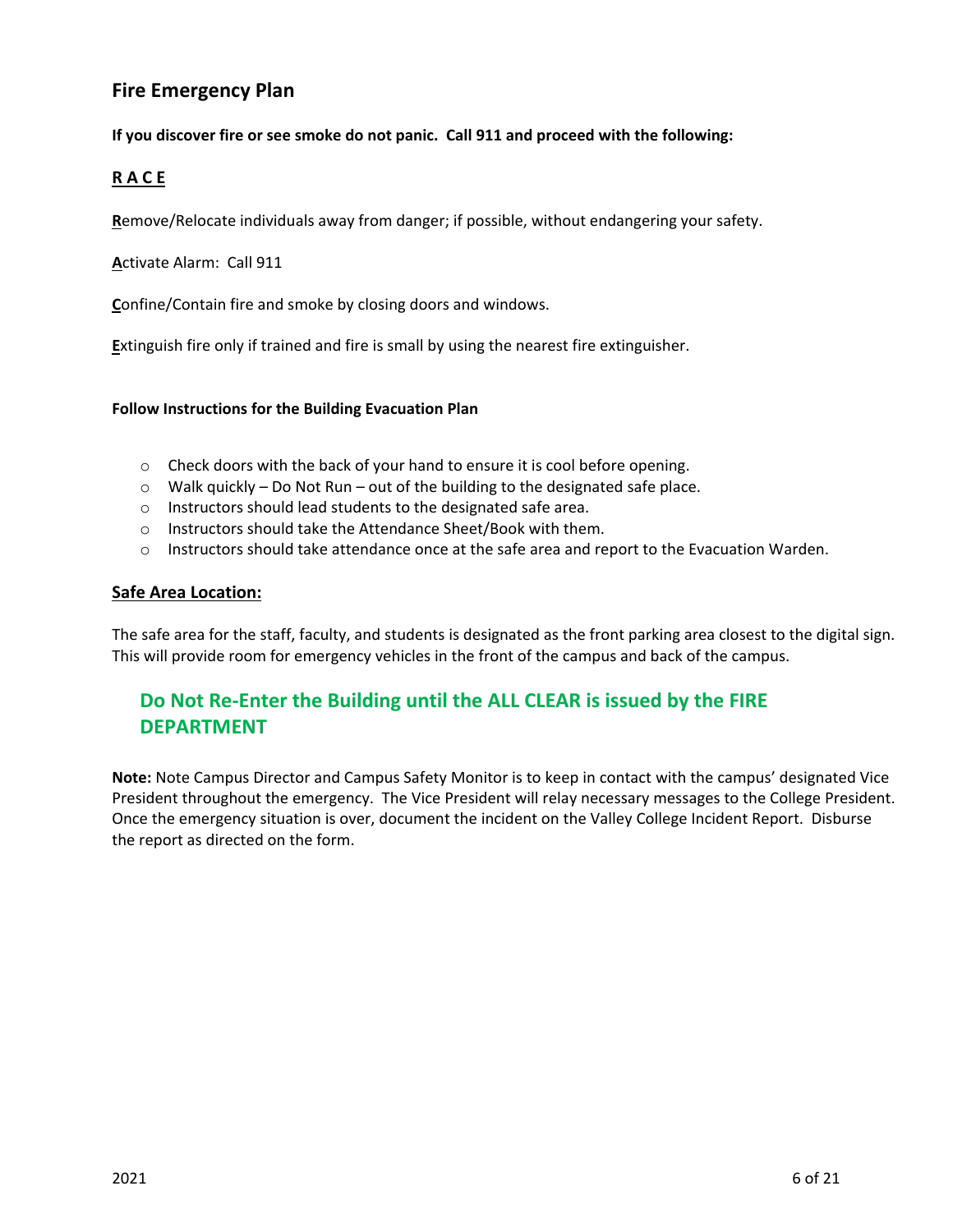## <span id="page-6-0"></span>Severe Weather Plan

#### **Severe weather includes tornados, severe thunderstorms, violent snowstorms, and flooding.**

#### **Tornados/Severe Thunderstorm Watch:**

If a tornado or severe thunderstorm watch has been issued in an area that includes the campus:

- o Monitor local emergency alert weather stations or the National Weather Service.
- o Faculty and staff should be alerted to inform students of building's safe areas and be ready to relocate to those areas in case the Watch is upgraded to a Warning.

**Definition of a Watch:** A severe thunderstorm or tornado watch is issued by the National Weather Service when the weather conditions are such that a severe thunderstorm, a tornado, or both, are more likely to develop and you should be prepared to move to a designated safe area.

**Definition of a Warning**: A severe thunderstorm or tornado warning is issued by the National Weather Service when a thunderstorm or tornado has been sighted or indicated by weather radar. At this point the danger is very serious and you should move to a designated safe area.

#### **If a tornado or a severe thunderstorm WARNING has been issued in the area that includes the campus:**

- o Move students and staff to safe areas IMMEDIATELY.
- o Close classroom, laboratory, and office doors.
- $\circ$  Instructors should take the attendance sheet/book to the safe areas with them.
- $\circ$  Remain in safe area until warning expires or until the "all clear" has been issued.

#### CDL Classes:

CDL classes are taught inside the building on campus, on the yard, or in the truck driving on the road. Special Procedures must be taken into consideration depending on where the CDL Program may be at the time of an emergency. If students are in class within the building, they should move to safe areas. Students and instructors on the yard or driving will be notified by the CDL Program Chair by telephone. Instructors and students should return to the building and move to the designated safe areas.

## **School Closings and delays will be decided by the Campus Director. Announcements of such will be made on FaceBook, Portal, or TextAim.**

A phone tree has been established if calls need to be made to staff in emergency situations.

o Campus Director /Director of Academic Affairs will call or text the Administrative staff, Admissions Representatives, Financial Aid Advisor, and faculty

## <span id="page-6-1"></span>**Safe Area Location**

The stairwell at the bottom of the first floors is the safe areas for both students and staff since this area has no windows. The reception area, and all staff offices on the 2<sup>nd</sup> floor on the front of the building are not to be used because of the number of windows and glass doors in those areas.

**Note:** Note Campus Director and Campus Safety Monitor is to keep in contact with the campus' designated Vice President throughout the emergency. The Vice President will relay necessary messages to the College President.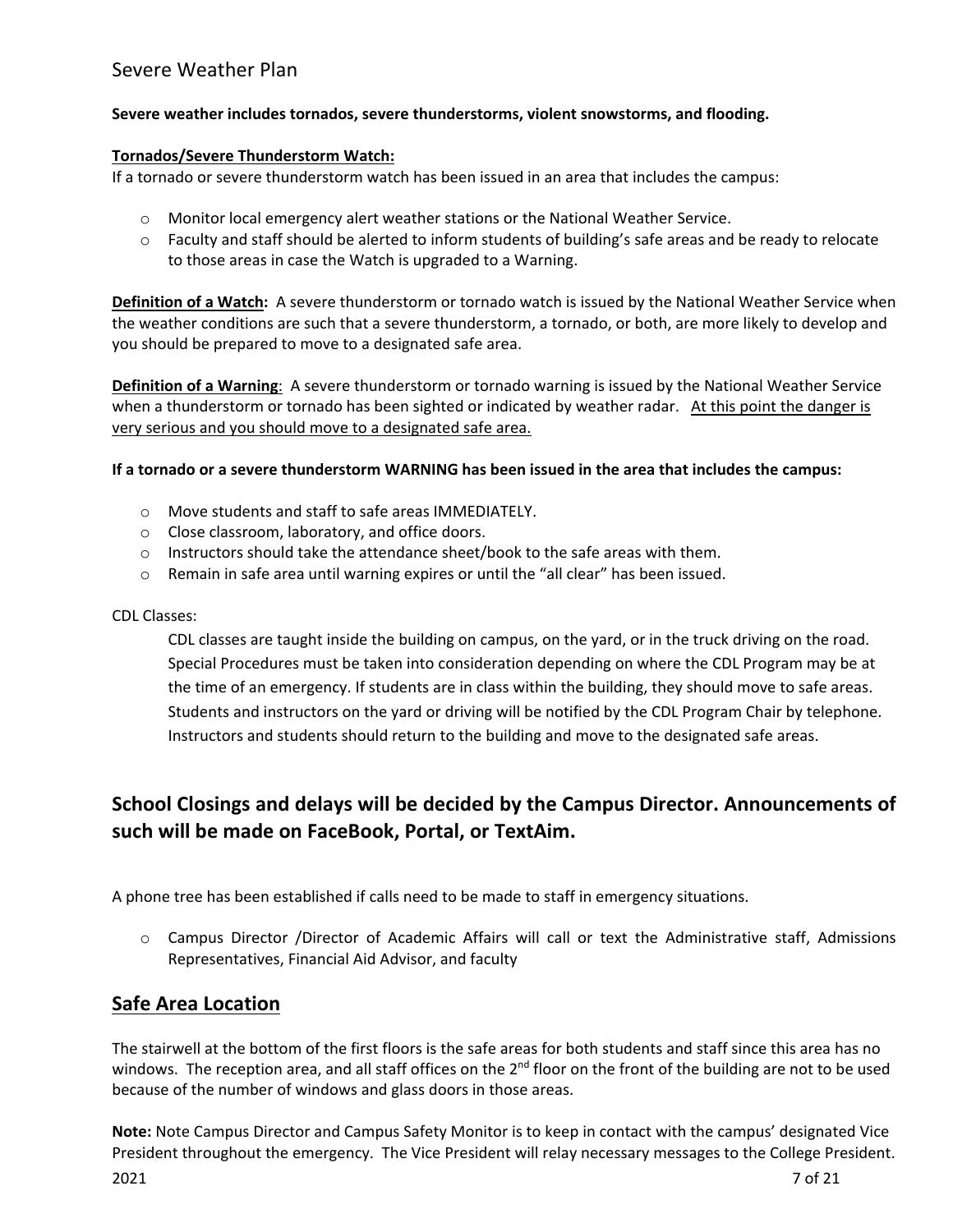Once the emergency situation is over, document the incident on the Valley College Incident Report. Disburse the report as directed on the form.

## <span id="page-7-0"></span>**Shelter–In–Place Procedures**

Sheltering in place provides refuge for students, staff and the public inside the school building during an emergency. Shelters are located in areas of the building that maximize the safety of inhabitants.

## **Sheltering in place is used when evacuation would put people at risk (i.e., tornado, environmental hazard, blocked evacuation route).**

#### **Shelter areas may change depending on the emergency.**

- Identify safe areas in each school building.
- Campus Director or Campus Safety Monitor announces that students andstaff must go to shelter areas.
- Bring all persons inside building(s).
- Instructors take class rosters.
- Close all exterior doors and windows, if appropriate.
- Turn off ventilation leading outdoors, ifappropriate.
- Instructors account for all students after arriving in shelter area.
- All persons remain in shelter areas until a Campus Director or Campus Safety Monitor, or emergency responder declares that it is safe to leave.

If all evacuation routes are blocked:

- Stay in room and close door.
- Keep air as clean as possible.
	- o Seal door.
	- o Open or close windows as appropriate.
	- o Limit movement and talking in room.
- Communicate your situation to Campus Director or Campus Safety Monitor, or emergency responder by whatever means possible.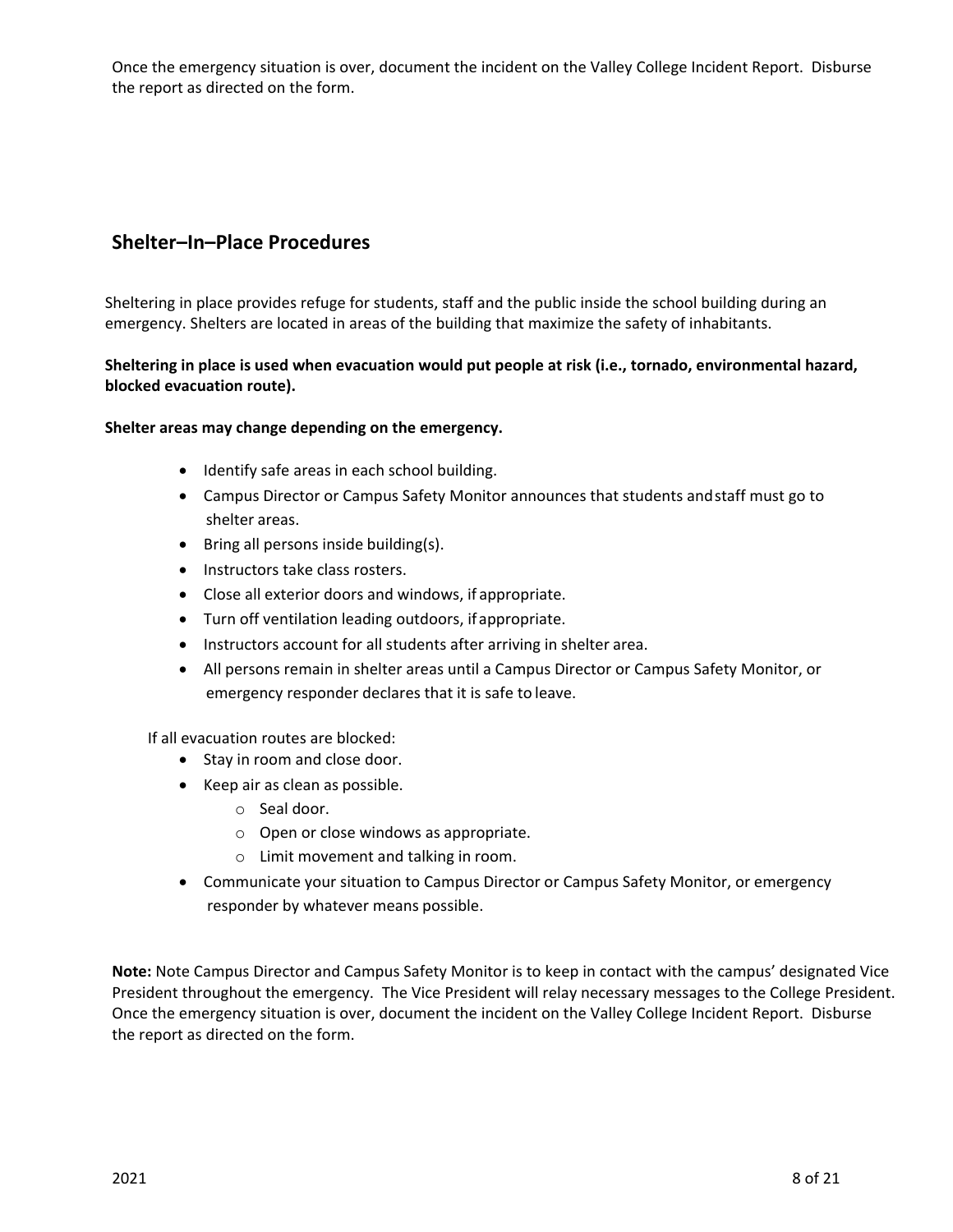<span id="page-8-0"></span>One means of securing the school is to implement lockdown procedures. These procedures may be called for in the following instances:

- **1)** Lockdown with warning The threat is outside of the school building. The school may have been notified of a potential threat outside of the building.
- **2)** Lockdown with intruder, shooter, or other internal threat The threat/intruder is inside the building.

Lockdown with warning procedures

- Campus Director and Campus Security Monitor (or designee) will order and announce "lockdown with warning" procedures. Repeat announcement several times.Be direct.
- Campus Director will contact local law enforcement / 911 to report incident
- Bring people inside.
- Lock exterior doors.
- Clear hallways, restrooms, and other rooms that cannot be secured.
- Pull shades. Keep students away from windows.
- Control all movement but continue classes. Move on announcementonly.
- Campus Director or Campus Security Monitor will announce "allclear."

Lockdown with intruder procedures (these actions happen rapidly)

- Campus Director or Campus Security Monitor (or designee) will order and announce "lockdown with warning" procedures. Repeat announcement several times.Be direct.
- Campus Director will contact local law enforcement / 911 to report incident
- Immediately direct all students, staff, and visitors into nearest classroom or secured space. Classes that are outside of the building SHOULD NOT enter the building. Move outside classes to primary evacuation site.
- Lock classroom doors.
- DO NOT lock exterior doors.
- Move people away from windows and doors. Turn off lights.
- DO NOT respond to anyone at the door until "all clear" is announced.
- Keep out of sight.
- Campus Director or Campus Security Monitor will announce "all clear."

#### CDL Classes:

CDL classes are taught inside the building on campus, on the yard, or in the truck driving on the road. Special Procedures must be taken into consideration depending on where the CDL Program may be at the time of an emergency. If students are in class in the building, they should follow the lockdown procedure listed above. Students and instructors on the yard or driving will be notified by the CDL Program Chair by telephone. Instructors will also be notified when the emergency is over, and students can enter the building.

If the intruder is on the yard – Instructors and students should find safety first. Once safe - instructors should call 911 and then call the school to inform the Campus Director of the position on the yard. Instructors and students should stay hidden until "all clear" is announced.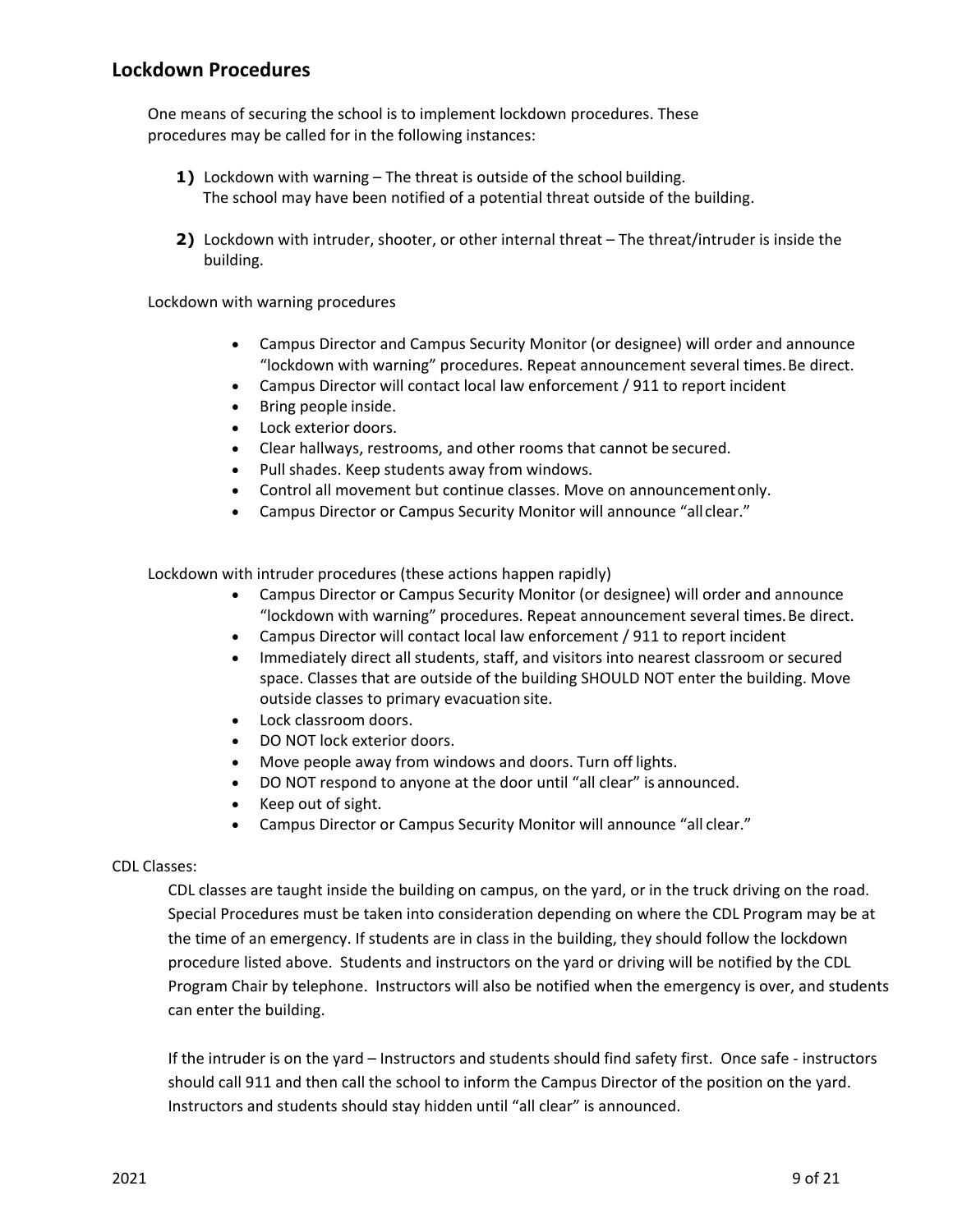Some other threats may override lockdown, i.e., confirmed fire, intruder in classroom, etc. Lockdown may be initiated in non-threatening circumstances to keep people away from areas where there may be a medical emergency or disturbance.

**Note:** Note Campus Director and Campus Safety Monitor is to keep in contact with the campus' designated Vice President throughout the emergency. The Vice President will relay necessary messages to the College President. Once the emergency situation is over, document the incident on the Valley College Incident Report. Disburse the report as directed on the form.

## <span id="page-9-0"></span>**Hazardous Materials**

#### **Incident occurs in school:**

- Notify Campus Director or Campus Safety Monitor.
- Call **911**. If the type and/or location of hazardous material is known, reportthat information to 911.
- Evacuate to an upwind location taking class roster. Instructors take attendanceafter evacuation.
- Seal off area of leak/spill. Close doors.
- Fire officer in charge will determine additional shelter-in-place or evacuationactions.
- Shut off heating, cooling and ventilation systems in contaminated area to reduce the spread of contamination.
- Campus Director or Campus Safety Monitor notifiesthe Business Office in Administrative.
- Resume normal operations when fire officials approve.

#### **Incident occurs near school property:**

- Fire or law enforcement will notify Campus Director or designated Staff Member.
- Consider closing outside air intake, evacuating students to a safe area orsheltering students inside the building until emergency passes or relocation isnecessary.
- Fire officer in charge of scene will instruct Campus President or designated Staff Member on the need for sheltering or evacuation.
- Follow procedures for sheltering or evacuation.
- If evacuating, instructors take class rosters and take attendance after evacuation.
- If evacuation is not ordered, be aware of and remain alert for any change in health conditions of students and staff, especially respiratory problems. Seek medical attention if necessary.
- Resume normal operations when fire officials approve.

Rooms that contain biohazardous materials are labeled with signage. All biohazardous material are handled by Valley college staff who have received appropriate trainings. All biohazardous material is removed from the building and disposed of by an outside vendor. MSDS sheets are available in rooms that contain biohazardous materials.

**Note:** Note Campus Director and Campus Safety Monitor is to keep in contact with the campus' designated Vice President throughout the emergency. The Vice President will relay necessary messages to the College President. Once the emergency situation is over, document the incident on the Valley College Incident Report. Disburse the report as directed on the form.

#### **Biohazardous materials**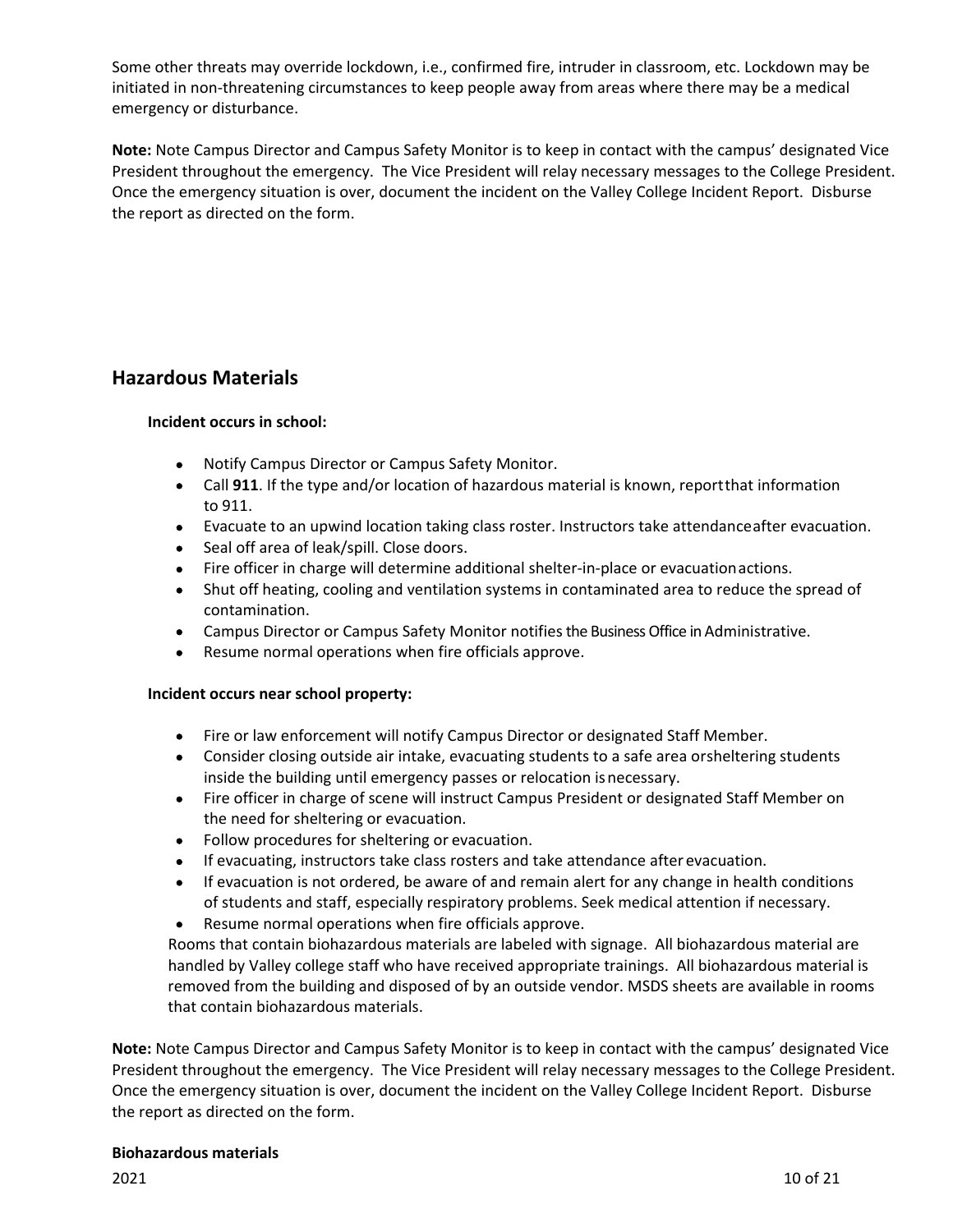Biohazardous materials (medical waste) may include things like used syringes or other tools contaminated with human blood, bacteria, or other microorganisms.

- Valley College only uses approved Biohazardous disposal containers. These containers are clearly marked with the biohazardous symbol. Room doors that may contain biohazardous wastes are clearly marked with the biohazardous symbol.
- All biohazardous material is handled by Valley College staff who have received training and is removed from the building and disposed of by an outside vendor.
- Students are taught how to properly handle biohazardous material collected during clinical-related courses.

## • Blood-borne Pathogens

Accidental Needle Stick Policy - If you pierce or puncture your skin with a used needle, follow this first aid advice immediately:

- 1. Immediately "bleed" the injured site by holding their finger or area of puncture under cold running water for several minutes. Apply slight pressure to ensure the blood is flushed out - this will try to prevent potential infection or virus from entering the bloodstream and just flushing out through the wound.
- 2. Wash the injured sight with soap which can kill the bacteria/infection. Do not scrub the wound while you're washing it. Do not suck the wound.
- 3. Wrap the site with gauze.
- 4. Go immediately to a healthcare facility to get tests ran for HIV/HCV/Hep, any blood borne pathogens. The individual should tell receptionist that they had an accidental needle stick injury. It is possible that the provider may prescribe prophylactic antibiotics. The hospital/facility will also make sure they get follow up testing done as well - after 6 weeks, 3 months, 6 months, a year, and then three years from exposure date.
- 5. Document. Supervising instructor (instructor witnessing the event) will fill out an incident report with time, date, details, student comments, their signature, etc. You will be asked to sign/date the report.

Ohio: Students in clinical or externships classes should use the universal blood and fluid precautions established by Chapter 4723-20 of Ohio Administrative Code.<http://codes.ohio.gov/oac/4723-20>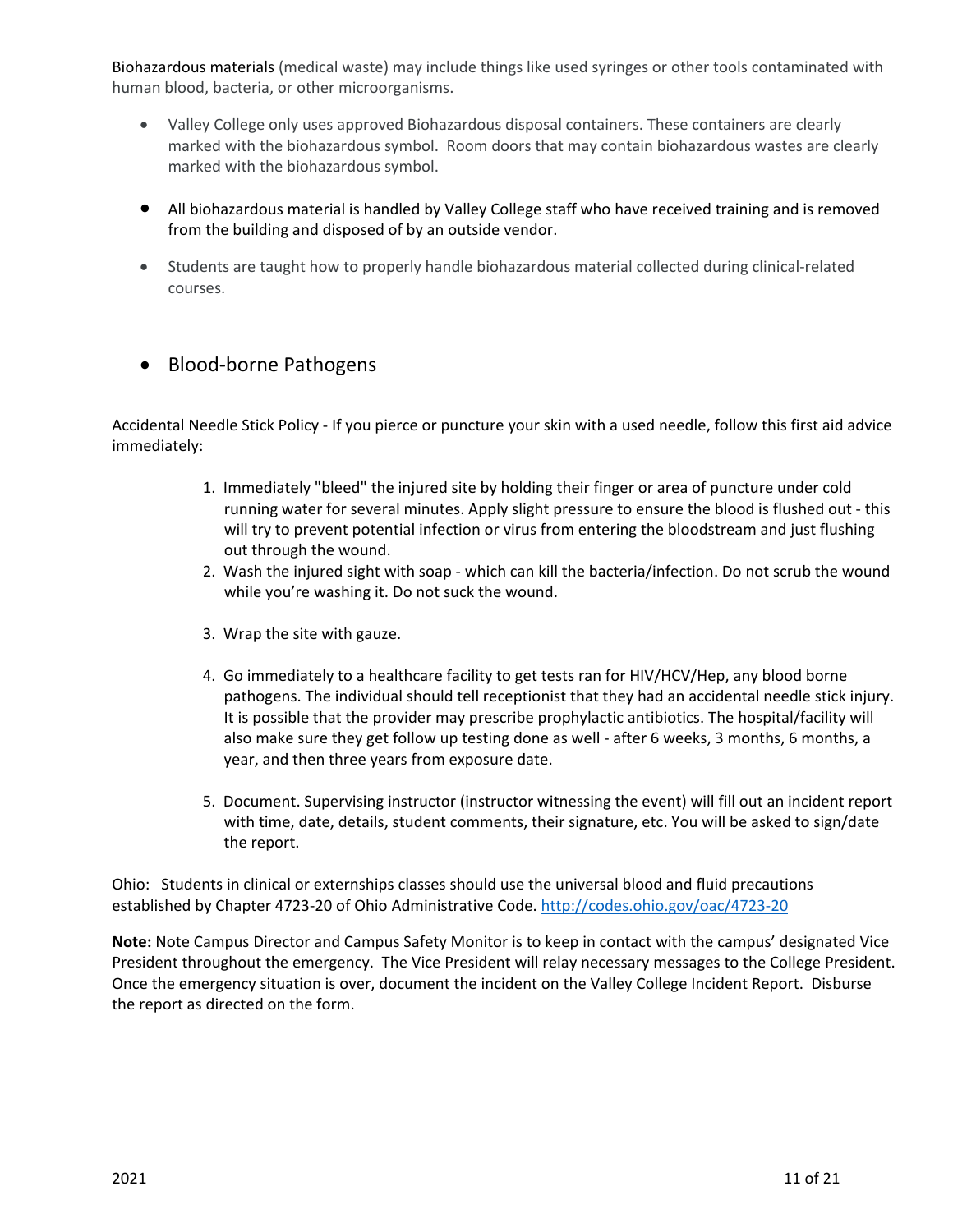## <span id="page-11-0"></span>**Medical Emergency**

<span id="page-11-1"></span>Life–threatening injury or illness, or death:

- Notify Campus Director to make emergency calls. If unable toreach office immediately, call **911**. **Work as a team**. Give as much information to the 911 operator as possible regarding the injury or illness, whether or not the victim is conscious or unconscious. Do not hang up unless directed to do so by the 911 operator.
- Give full attention to the victim(s).
- Do not attempt to move a person who is ill or injured unless he/she is in immediate danger of further injury.
- If possible, isolate the affected student/staff member. Disperse onlookers andkeep others from congregating in the area.
- Check breathing. Is the airway clear? Is the victim in a position to facilitate breathing?
- Help stop bleeding.
	- $\circ$  Applying pressure on wound or elevating wound may help stop orslow bleeding.
	- o Protect yourself from body fluids. Use gloves if available.
- Check for vital signs. Initiate first aid, if you are trained.
- Comfort the victim(s) and offer reassurance that medical attention is on theway.
- After immediate medical needs have been cared for, remain to assistemergency medical services personnel with pertinent information about the incident.
- Document action taken on Valley College Incident Report form and send a copy to the Administrative Office as directed

## **Administrator:**

- In case of traumatic medical emergency or death at school:
	- o Notify Campus Director or Campus Security Monitor.
	- o Notify emergency contact persons listed in victim'sfile.
	- o Activate post-crisis procedures if necessary.
- In all other medical emergencies, assess individual's need for post–crisis intervention.
- Document action taken on Valley College Incident Report form and send a copy to the Administrative Office as directed

<span id="page-11-2"></span>*Non-life-threatening injury or illness:*

- For all non-life-threatening illnesses and injuries, communicate with Campus Director, Campus Security Monitor, or the front desk.
- Document action taken on Valley College Incident Report form and send a copy to the Administrative Office as directed

## <span id="page-11-3"></span>**Infectious Diseases Epidemic**

In light of the Covid-19 Virus, Valley College has established the following procedures if there is an infectious disease epidemic. Valley College will follow all directives from the local, state or federal government.

However, the Covid-19 virus isn't the only infectious disease that students and staff must be concerned about. Flu season can impact the students and staff at Valley College. If there is an outbreak of an infectious disease, Valley College will follow the recommendation of the CDC and/or the WV or Ohio Department of Health. This may include but not limited to: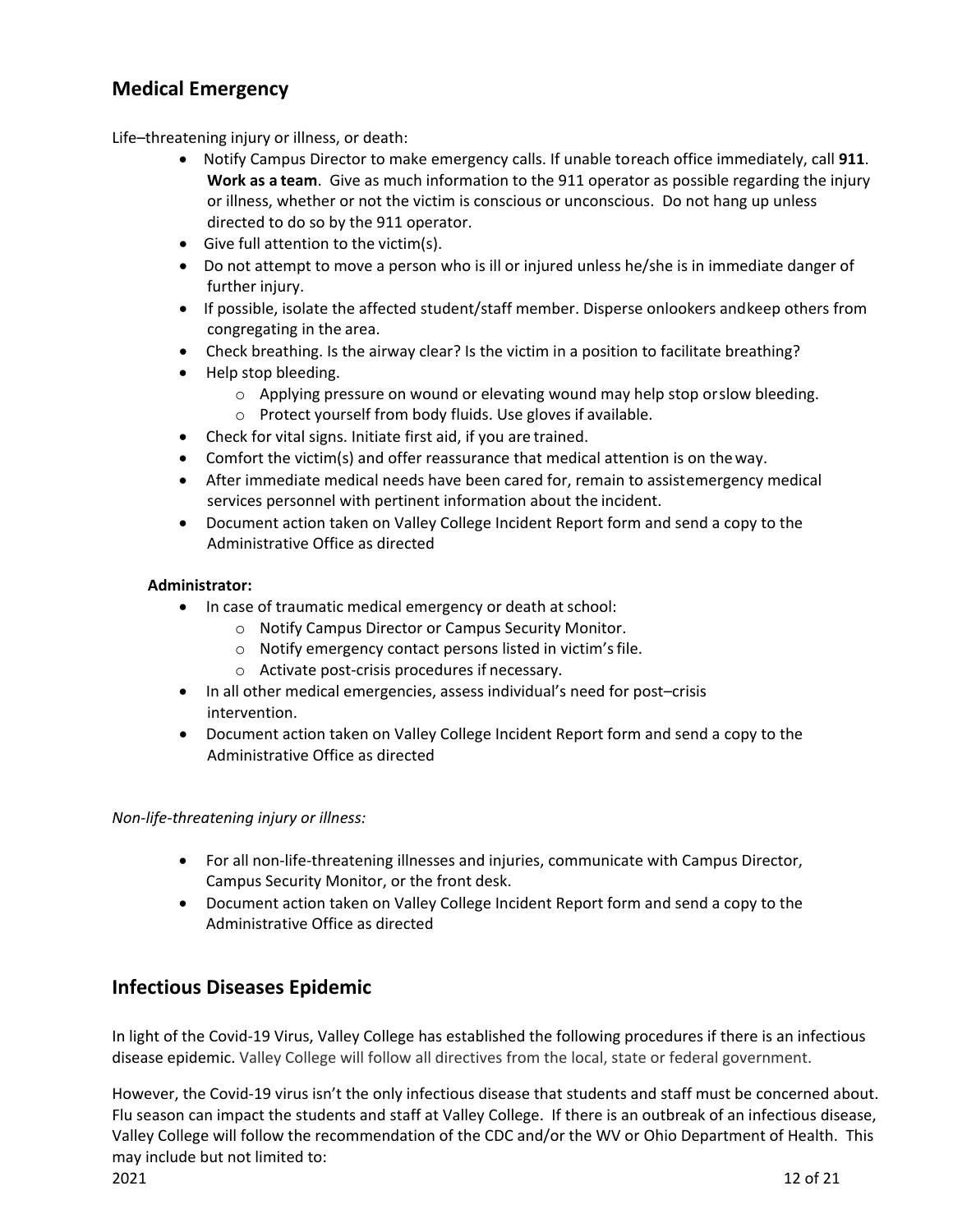- Wash your hands frequently.
- Stay home if you are sick (so you do not spread the illness to other people).
- Use a tissue, or cough and sneeze into your arm, not your hand. Turn away from other people.
- Use single-use tissues. Dispose of the tissue immediately.
- Wash your hands after coughing, sneezing, or using tissues.
- Do not touch your eyes, nose, or mouth (viruses can transfer from your hands and into the body).
- Do not share cups, glasses, dishes, or cutlery.

Workplaces can help by having an infection control plan which includes:

- Providing clean hand washing facilities.
- Offering alcohol-based hand sanitizers when regular facilities are not available (or to people on the road).
- Providing boxes of tissues and encourage their use.
- Providing disinfectant wipes, especially for use in common areas.
- Cleaning surfaces more often, such as doorknobs, handles, stair railings, desks, phones, kitchens, shared computers.
- Reminding staff to not share cups, glasses, dishes, and cutlery. Be sure dishes are washed in soap and water after use.
- Removing magazines and papers from waiting areas or common rooms.
- Considering cleaning a person's workstation or other areas where they have been if a person has suspected or identified with an infection.
- Making sure ventilation systems are working properly.

Sometimes it is necessary to practice Social Distancing: Social distancing is a strategy where you try to avoid crowded places, large gatherings of people or close contact with a group of people. In these situations, viruses can easily spread from person to person. In general, a distance of one to two meters (3 to 6 feet) will slow the spread of a disease, but more distance is more effective.

If the emergency elevates to the point that the campus has to temporary close the campus, the students and staff may be able to conduct business (attend classes) by practicing the following social distancing steps:

- Use telephone, video conferencing, or the internet to conduct class and as much business as possible.
- Allow students/employees to work from home, or to work flexible hours to avoid crowding the classroom/workplace. (If allowed, a clinical lab course may be conducted if we limited students in the classroom.)
- Increase the distance between desks or workstations.
- Increase the number of times surfaces are cleaned.
- Cancel or postpone any travel, meetings, workshops, etc. that are not necessary.
- Drive, walk, or cycle to work, but try to avoid public transit. Schedules may need to be altered if students/staff can arrive early/late so they can use public transit when it is less crowded or take advantage of carpooling situations.
- Have more staggered lunch hours to avoid crowded breakrooms.
- Spend as little time as possible at the photocopy centers.
- When meetings are necessary, have the meeting in a larger room where people can sit with more space between them (at least about one to two meters apart).
- Avoid shaking hands or hugging.

**Note:** Note Campus Director and Campus Safety Monitor is to keep in contact with the campus' designated Vice President throughout the emergency. The Vice President will relay necessary messages to the College President. Once the emergency situation is over, document the incident on the Valley College Incident Report. Disburse the report as directed on the form.

.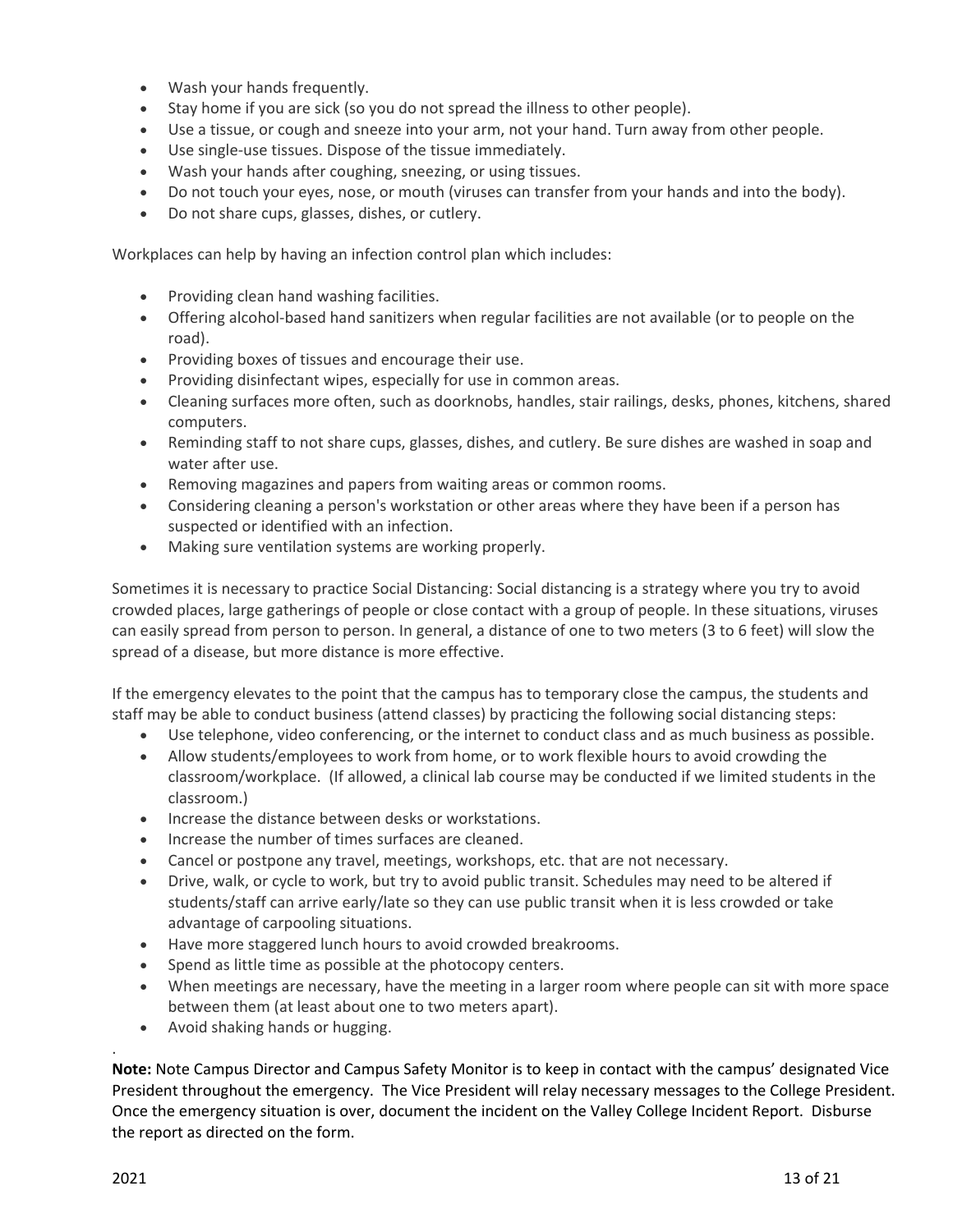## <span id="page-13-0"></span>**Bomb Threat**

- Schools are responsible for assessing bomb threats to determine credibility.
- All bomb threats must be taken seriously until they are assessed.
- The decision whether or not to evacuate rests with the **school**, not the responding agencies, unless a device islocated.

## **Procedures upon receiving a bomb threat:**

#### **By phone call:**

- **Remain calm.**
- **Do not hang up. Keep the caller on the line as long as possible andlisten carefully.** If at all possible, have a second staff member contact the Campus Director or Campus Security Monitor while you keep the caller on the line and ask the following questions:
- Where is the bomb/chemical or other hazard?
- When will it explode/be activated?
- What does it look like?
- What kind of bomb/hazard is it?
- What will cause it to explode/activate?
- What is your name?
- Did you place the bomb/hazard? WHY?
- Where are you?
- Exact wording of the threat:

If voice is familiar, who did it sound like? Male Female Adult Juvenile Age

## **Caller's voice: Note pattern of speech, type of voice, tone. Check all that apply.**

| Calm    | Excited         | Loud             | Soft           | Deep   | Nasal    |
|---------|-----------------|------------------|----------------|--------|----------|
| Raspy   | <b>Distinct</b> | Slurred          | Normal         | Crying | Laughter |
| Slow    | Rapid           | <b>Disguised</b> | Accent         | Lisp   | Stutter  |
| Drunken | Familiar        | Incoherent       | Deep breathing |        |          |

## **Background sounds: Check all that apply.**

| Voices | Airplanes     | Street noises  | <b>Trains</b> | Quiet               | <b>Bells</b> |
|--------|---------------|----------------|---------------|---------------------|--------------|
| Clear  | <b>Static</b> | <b>Animals</b> | Party         | Vehicles            |              |
| Horns  | House noises  | PA system      | Music         | Factory<br>machines |              |
| Motor  | Phone booth   | Other:         |               |                     |              |

#### **Threat language: Check all that apply.**

| Well- spoken | Foul | Taped | Incoherent | Irrational | Message read from script |
|--------------|------|-------|------------|------------|--------------------------|
| (educated)   |      |       |            |            |                          |
|              |      |       |            |            |                          |

Did caller indicate knowledge of the building? Givespecifics:

Person receiving call: <u>Call Community Phone number</u> where call received: Community Phone number where call received:

#### **LEAVE YOUR PHONE OFF THE HOOK. DO NOT HANG UP AFTER CALLER HANGS UP.**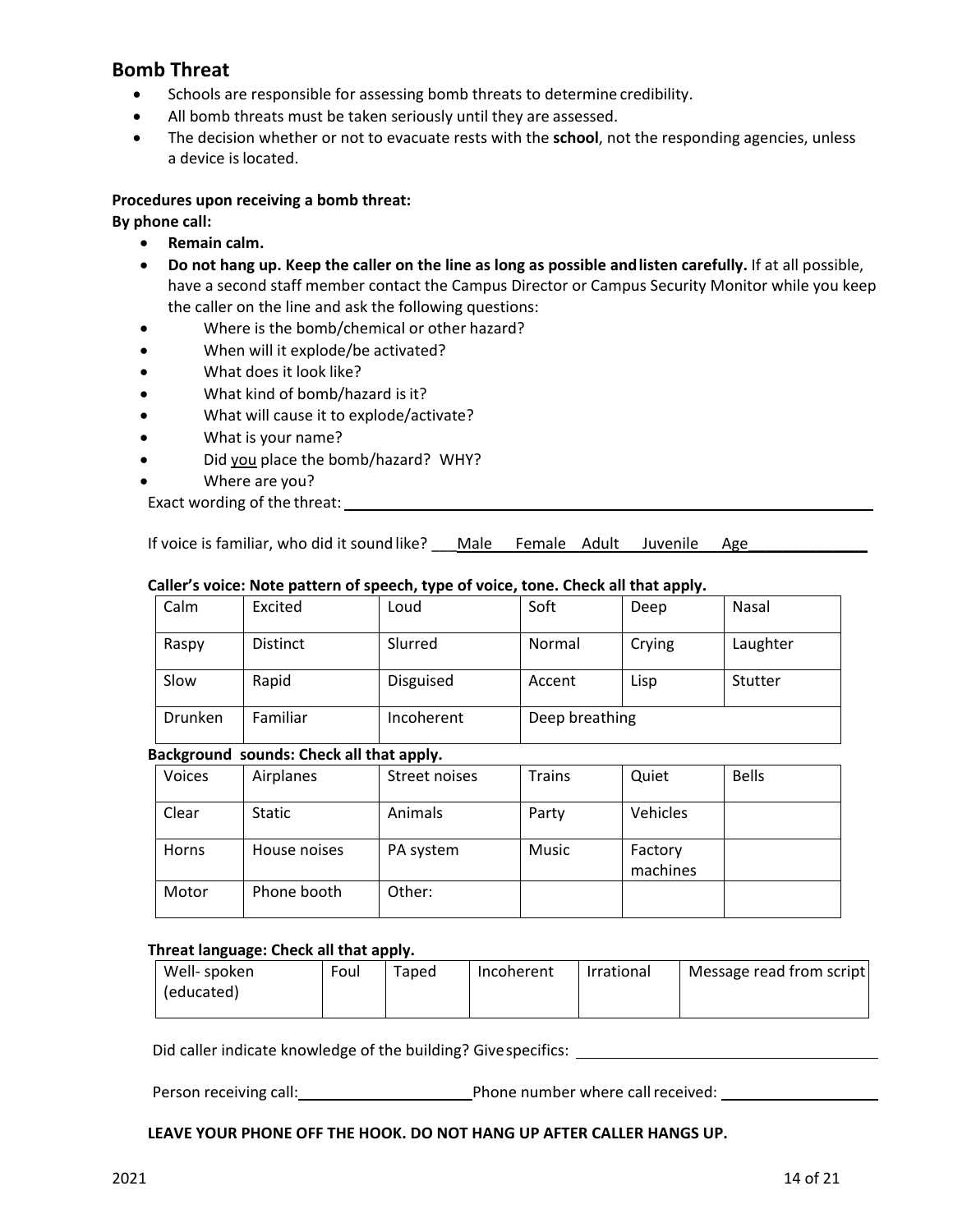#### **By written note**

- o Preserve evidence.
- o Place note in plastic bag, if available.
- o Photograph words written on walls.
- Notify Campus Director or Campus Security Monitor.
- Notify law enforcement.
- Campus Director or Campus Security Monitor orders evacuation or other actions according to threat assessment and school policy.

Caution: Overreacting may encourage additional threats.

#### **Scanning process considerations:**

- Scan classrooms and common areas for suspicious items. Scans should be made by people who are familiar with the building. Assign staff to certain areas of the building. Keep in mind that a bomb could be placed *anywhere* on school property— inside or outside.
- Any suspicious devices, packages, etc., should be pointed out to emergency responders. **Do not touch.**
- Once a device is located, emergency responders take responsibility forit.

#### **Evacuation considerations:**

- If a decision is made to evacuate, an announcement will be made. **Do not usecell phones, radios or fire alarm system** because of risk of activating a device.
- While notification is being made, other staff should survey the grounds to clear exits and areas where students and staff will be going. Exit routes should be altered accordingly if the location of the device is known.
- When evacuating, leave everything as-is. Leave room doors either unlocked oropen. Instructors take class roster.

## <span id="page-14-0"></span>**Suspicious Package**

- Do not open any suspicious items. If you opened the item, remain calm.
- Contact the Campus Director or Campus Safety Monitor immediately
- The Campus Director or Campus Safety Monitor will call 911and the Vice President
- Do not move the suspicious items.
- Get all persons out of the immediate area of the suspicious package. Close area if possible.
- Limit communication to two-way radios and mobile phones in that area.
- If package is leaking a substance and you touched that substance keep your hands away from any part of your face. Do not touch others or allow anyone to touch you.
- Wash your hands with soapy, hot water from elbows down.
- Do not clean or cover any thing that has leaked from the package.
- Follow all instructions given by the emergency responders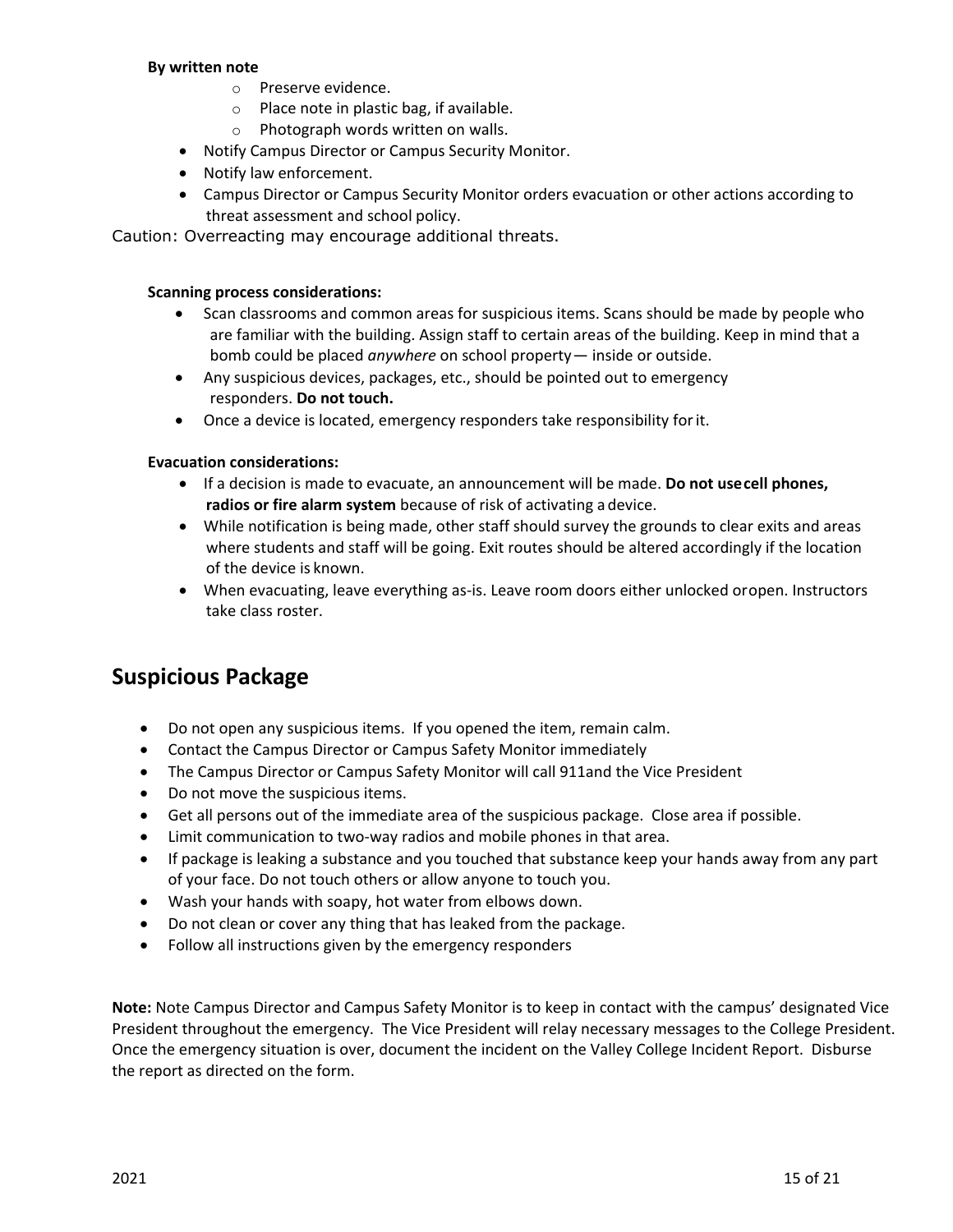## <span id="page-15-0"></span>**Hostage/Intruder Situation Plan**

If an intruder enters a classroom or enclosed area with a weapon and threatens to shoot or injure persons, the following guidelines should be followed:

Responsibilities:

#### Director of First Impressions/Campus Director

- Immediately notify police (911)
- Initiate **Action Secure Building**
	- $\circ$  Lock down building and do not let any students that are not in class enter the building
	- o Alert all rooms of the event.
	- o Instructors will lock classroom doors.
- If the Campus Director is not present, notify Instructors of the situation.
- Monitor hostage situation the best you can without doing anything to exacerbate it.
- Follow instructions of law enforcement officials who will take over when they arrive on site.

#### Staff

- Remain calm. Talk with the individual in a low-key, non-threatening manner. Do not argue with or antagonize the individual in any way.
- Keep your distance. Give the intruder ample personal space.
- Do not attempt to deceive or threaten the intruder.
- Do not buy into the delusions of the intruder.
- Suggest marching the students or staff quietly out the back door. Back off if this approach angers the intruder.
- Be constantly alert and prepared for violence. I
- Initiate *Flight Hide or Fight* if the intruder opens fire.
- **Flight** Move quickly, low and never in a straight line, out of the area of imminent danger.
- **Hide** Seek cover, if possible, lock or secure door and notify police by calling 911, remain quiet and calm, be alert and look for force multipliers (car keys, chemicals, fire extinguishers, objects and etc.)
- **Fight (last resort, imminent danger)** Control Distance, Dominate, Disarm and Disable.

**Note**: If the school becomes involved in a hostage situation the primary concern must be the safety of the students, staff, and faculty. Individuals who take hostages are frequently emotionally disturbed and the key to dealing with them is to make every attempt to AVOID antagonizing them.

#### **Campus Director/Designee**

- Inform staff supervising students in the classroom to initiate *Flight, Hide or Fight***.**
- Immediately notify police by calling 911.
- If the Campus Director is not present, notify the MCA Program Head, Kelly O'Connell. of the situation.
- Work in coordination with supervisors of law enforcement until the situation is resolved.
- Initiate student release procedures and or evacuation procedures only if it becomes necessary.

#### **Staff**

In classrooms, maintain *Flight, Hide or Fight* until the situation is resolved.

In open areas, move the students to safer areas as quickly as possible. Only in extreme cases should it become necessary to initiate *Flight, Hide or Fight*. This should be done only when there is no chance for the students to reach safer areas.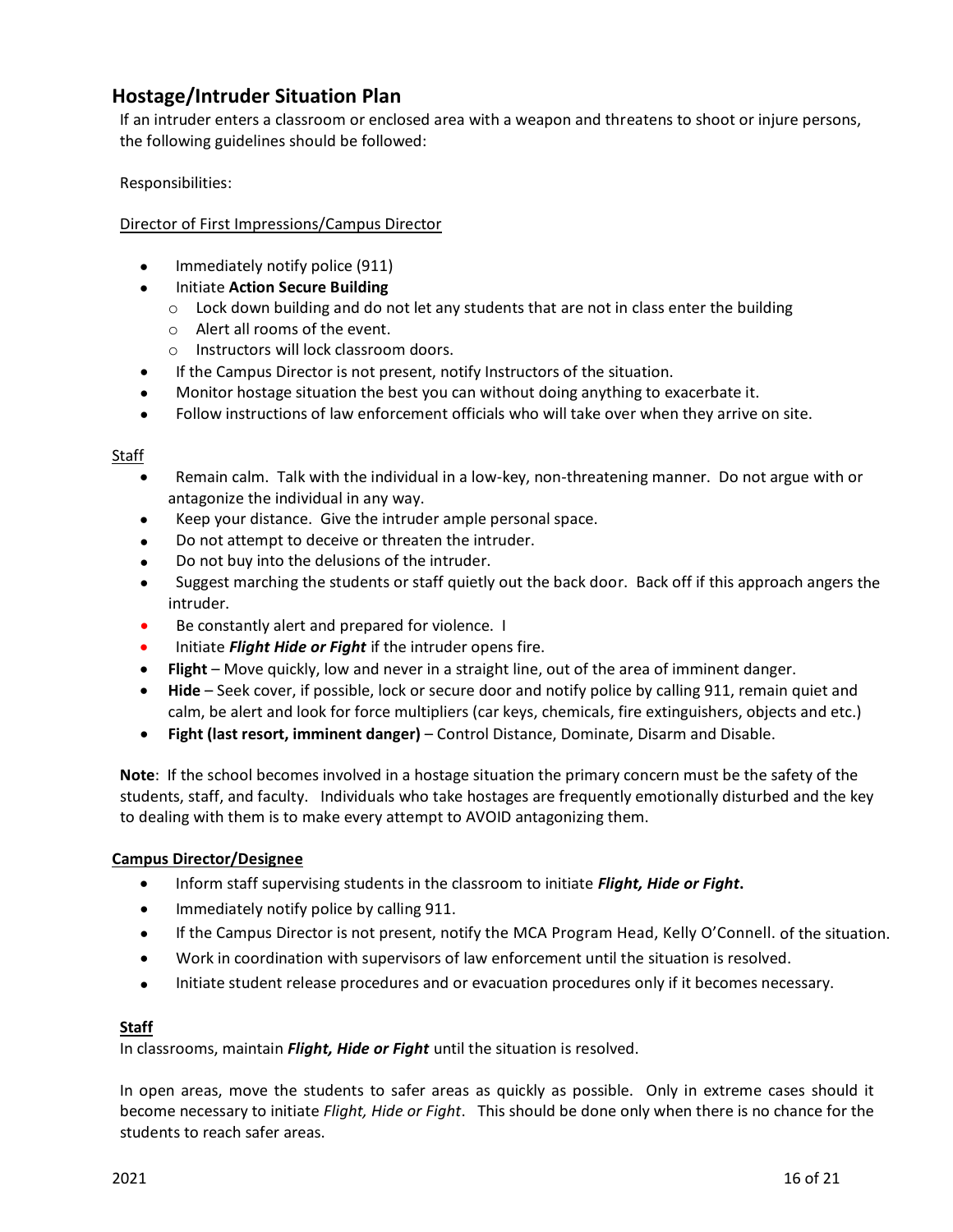## <span id="page-16-0"></span>Bullying

Valley College prohibits acts of bullying. If a student feels like he or she is being bullied they should discuss the matter with the Campus Director or the Campus Security Monitor. Acts of bullying will be dealt with appropriately.

Bullying is repeated aggressive behavior that can be physical, verbal, or relational, in-person or online.

**Physical bullying** – includes hitting, kicking, or pushing you (or even just threatening to do so), as well as stealing, hiding, or ruining your things, and hazing, harassment, or humiliation.

**Verbal bullying** – includes name-calling, teasing, taunting, insulting, or otherwise verbally abusing you.

**Relationship bullying** – includes refusing to talk to you, excluding you from groups or activities, spreading lies or rumors about you, making you do things you don't want to do.

## <span id="page-16-1"></span>**Cyberbullying**

Technology means that bullying is no longer limited to schoolyards or street corners. Cyberbullying can occur anywhere, even at home, via smartphones, emails, texts, and social media, 24 hours a day. Cyberbullies use digital technology to harass, threaten, or humiliate an individual.

Tips for dealing with cyberbullying;

- Spend less time on social media, checking texts or emails.
- Don't respond back to any message or posts about you regardless how hurtful they can be
- Delete communications without reading them.
- Do not share personal information or friends' personal information online
- Never share Internet passwords
- Don't seek revenge
- Don't send an email message or post when angry or upset
- Save evidence of the cyberbullying and report the incident.
- Report threats of harm and inappropriate sexual messages to the policy. In some cases, the cyberbully's action can be prosecuted by law.
- Prevent communication from the cyberbully by blocking their email, cell phone number and deleting them from social media contacts. Report their activities to their Internet service provider (ISP) or to any social media or other websites they use to target you. The cyberbully's actions may constitute a violation of the website's terms or service.
- Be mindful of what you post online. Don't post something that you would not want an employer to see.

Source: <https://www.helpguide.org/articles/abuse/bullying-and-cyberbullying.htm>

## <span id="page-16-2"></span>**Anti-Hazing Policy**

It is the policy of Valley College to strictly prohibit any action or situation which may recklessly or intentionally endanger the mental, physical health and/or safety of its students for the purpose of initiation or admission into or affiliation with any organization operating under the sanction of Valley College.

Hazing is any action or situation which recklessly or intentionally endangers the mental or physical health and/or safety of a student for purposes including but not limited to initiation or admission into, association or affiliation with an organization. Such actions shall include, but not be limited to, any brutality of a physical nature, such as whipping, beating, branding, forced calisthenics, exposure to the elements, forced consumption of any food, liquor, drug, or other substance, or any other forced physical activity which could adversely affect the physical health or safety of the individual to extreme mental stress, such as sleep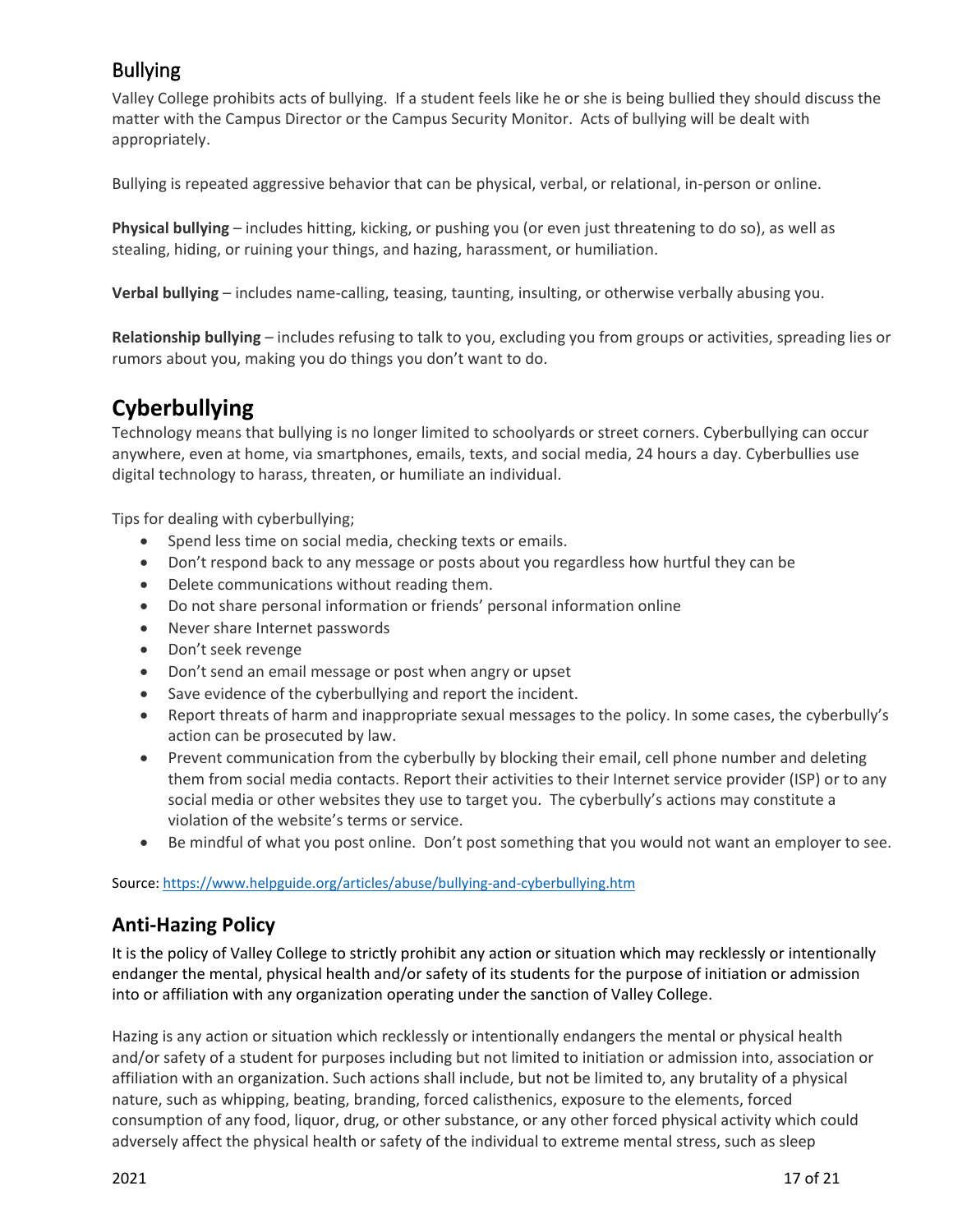deprivation, forced exclusion from social contact, forced conduct which could result in extreme embarrassment, or any other forced activity which could adversely affect the mental health or dignity of the individual.

## <span id="page-17-0"></span>**Communication of Emergency Information and Instructions**

Emergency conditions occurring during business hours will require expeditious communication of instructions to faculty, staff, and students. Uncertainty and confusion should be prevented or minimized, and the protection of lives should be paramount over all else.

Instruments of communication will include but are not limited to text messaging, email, voicemail, postings on social media (Facebook etc.) or by word of mouth depending upon the unique circumstances of the emergency. In the event of an actual emergency, the institution will provide up to date information as long as that information does not impede upon the effectiveness of the plan and risk the safety of any individual.

## <span id="page-17-1"></span>**Media Procedures**

The Campus Director or Vice President serves as media spokesperson unless he/she designates a spokesperson. If spokesperson is unavailable, an alternate assumesresponsibilities. **All staff should refer media contacts to the Campus Director.** The Campus Director should speak to the Vice President. The Vice President will speak with the Valley College President or Chief Compliance Officer before addressing the media.

## **Media checklist:**

- Campus Director or Campus Security Monitor relays all factual information to Vice President / President or Chief Compliance Officer.
- Establish a media information center away from the affected area. Consider:
	- $\circ$  Media need timely and accurate information. However, protect the privacy of staff and students when necessary and justified.
	- o Media will want to be close enough to shoot video footage and photographs, but they should not be allowed to hinder responders.
- Before holding a news conference, brief the participants and coordinate information.
- Determine the message you want to convey. Emphasize the safetyof students and staff.
- Engage media to help distribute important public information. Explain howthe emergency is being handled.
- Respect privacy of victims and families of victims. Do not release names to media.
- Update media regularly. DO NOT say "No comment." Ask other agencies to assist with media.
- Maintain log of all telephone inquiries for future use.

## <span id="page-17-2"></span>**Training**

All students, faculty, and staff will be provided a direct notice explaining the content of this plan and where is can be retrieved at [www.valley.edu](http://www.valley.edu/) under the Consumer Information link. A student or staff member can request a hard copy of the plan from the Financial AidOffice. This plan is Appendix C of the Campus Security Report (Clery Report).

The campus community will participate in drills which are conducted annually at a minimum. This plan is also reviewed for all new students during the Orientation process.

Staff and Faculty that are part of the Emergency Plan Team will be required to review the plan and understand his role in the plan. The annual drill will serve as "on the job training" which will prove critical in the event of an actual emergency.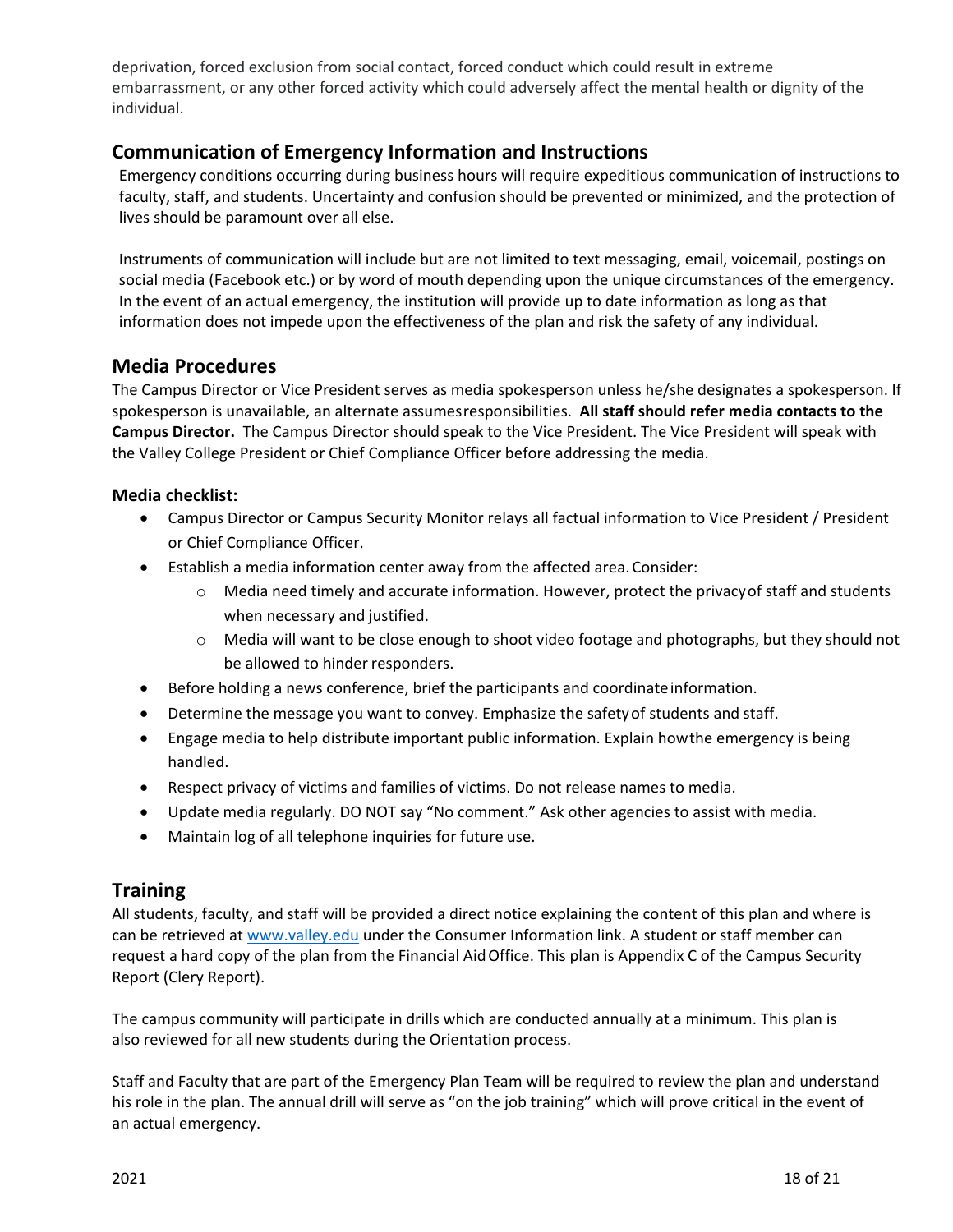## <span id="page-18-0"></span>**Date of Last Drill(s)/Trainings**

Campus Wide Evacuation Drills are to be held approximately every six months. Students are also given an overview of the emergency plan during their orientation.

| Type of Drill                        | Date           |
|--------------------------------------|----------------|
| <b>Evacuation Drill - Fire Drill</b> | March 24, 2021 |
| <b>Evacuation Drill - Fire Drill</b> | July 23, 2021  |

The Schedule of Drills were postponed during the 2020 -2021 calendar year due to the students' limited access to the campus.

## <span id="page-18-1"></span>**Animal Emergency Plan**

Animals housed at our college include the resident rodents which are housed in Room 107 for 3 weeks every 3 months when VTA115 Exotics is being taught. Guinea pigs are housed in wire cages, while the other rodents (rats and mice) are housed in plastic shoe box cages with stainless steel tops. Water bottles are used in both types of cages. Dogs and cats are currently here Monday – Thursday from 8AM-5PM and Friday from 8AM – 3PM. They are obtained from local recues and shelters. The dogs are in the Kennel Room 109 and the cats are housed near the Animal Intake Room 108. Dogs and cats are not routinely held in the facility on holidays and weekends.

## **Plan**

The first plan of action will be to evaluate whether the animals will remain in place or be relocated if necessary. This decision will be made by the program director or the attending Doctor of Veterinary Medicine (DVM). In the absence of the above-mentioned individuals, the Director of Academic Affairs (DOAA) will be notified.

Sheltering in place: Animals will remain in their primary enclosures during the emergency and employees on the premises will provide animal care. This care will include both husbandry and basic care needs (food, water, and bedding) and access to a veterinarian if needed. This also requires the animal to have adequate environmental conditions (temperature, ventilation, and lighting).

The decision to shelter or relocate animals will be made after consideration of amount of time the emergency is expected to last and the integrity of the building. If, for example, electrical power is estimated to last for less than 12 hours, the animals will most likely remain in place. Fortunately, most of our emergencies are short term electrical outages or snowstorms. If the emergency is expected to last more than 12 hours, rescues and shelters will be contacted and will pick up their animals. The decision to relocate the rodents will depend on environmental conditions. If the building is safe, and temperature and ventilation are stable, the animals will be given additional food and plenty of water and extra bedding will be supplied. Supplemental heat can be provided by adding additional heaters if the electrical supply is available. Additional shredded paper and/or Carefresh bedding can be supplied to provide additional coverage. If temperatures are too warm, additional fans will be provided to help cool and ventilate the area. These additional fans are in our storage room on the lower floor. If the electricity is out for a longer period and extends past 12 hours, and temperature extremes are present, rodents may be relocated to staff homes.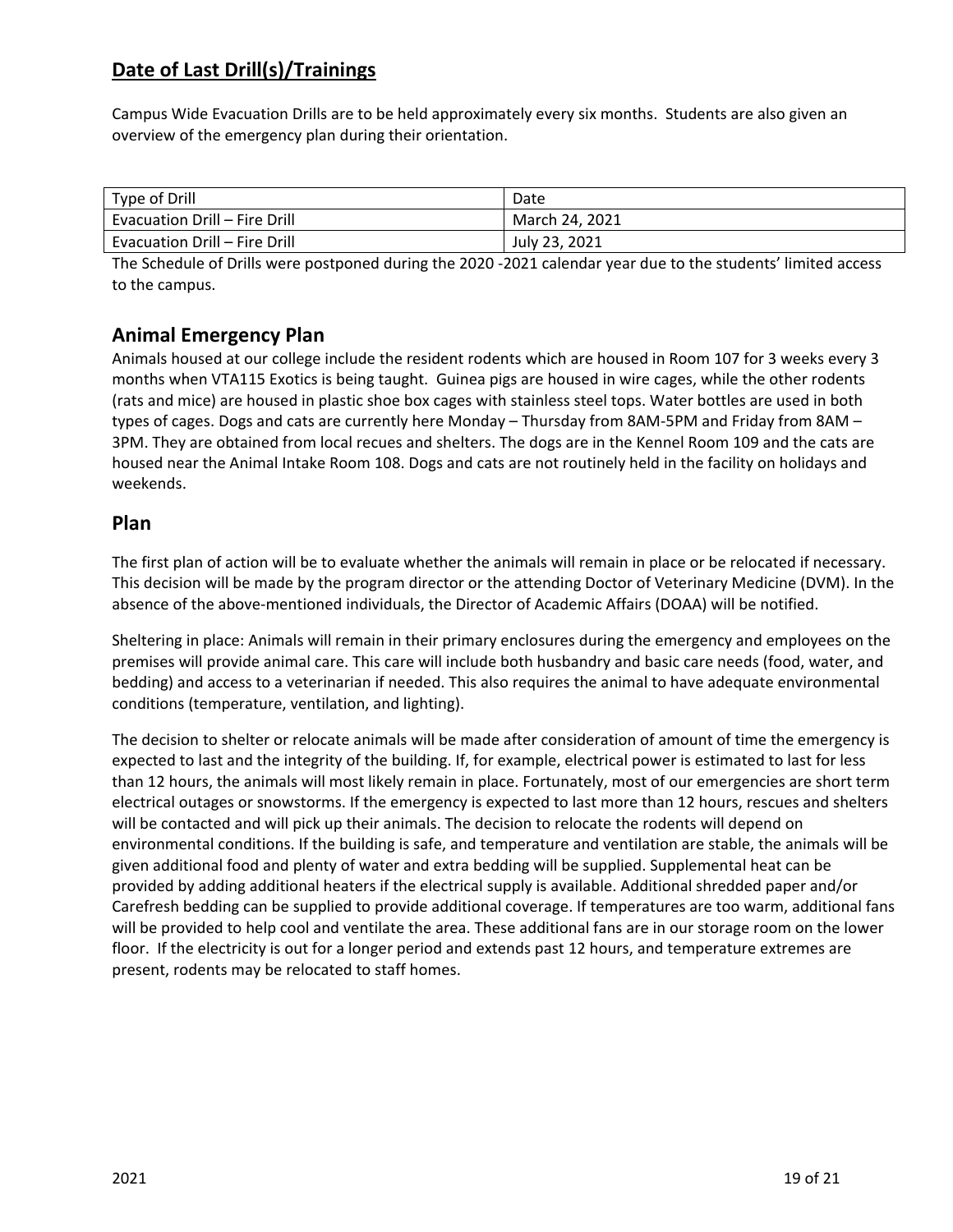## **Evacuation and Relocation:**

If the animals are to be evacuated and relocated the dogs and cats will be sent back to the shelters and rescues. Contact information for each shelter is identified both on the front page of the animal record as well as the main laboratory bulletin board. Additionally, the Program faculty office will have contact information on hand.

Rodents housed on site will be left in primary enclosures, with water bottles, extra food, and bedding, and sent with employees to be housed in their homes. Rodent cage cards will remain attached to the cages and employees will sign out the animals with the Program Head or DVM.

This documentation will remain in the building or if deemed unsafe will be held by the Program Head or DVM.

## **Other:**

In the case of disease outbreak, the animals will first be evaluated by the attending DVM and the Registered Veterinary Technicians on staff. Animals free of disease (as determined by fecal testing, physical exam, bloodwork, skin scrapping tape testing etc.) will be returned to the shelter/rescue with the completed medical records. Animals with disease or suspected disease will also be immediately returned to the shelter/rescue with completed medical documents. Rodents will be tested as above and treated appropriately be the attending DVM. The Program Head and/or Animal Care Coordinator will notify outside rescue and shelters.

Animals that are injured may be assessed by the attending DVM or RVT's on staff and treated on location if feasible. If injuries are too severe to treat on site, animals may be transported to a local emergency clinic, such as, Metropolitan Veterinary Hospital 330-666-2976. Or other local veterinary facilities. Directions to Metropolitan Veterinary Hospital are attached to this plan and are hanging in the Veterinary Medical Lab.

In the case of escaped animals, rodents that escape their cages but are still located within the building will be caught, identified by matching the cage card and returned to the primary enclosure. If the building is destroyed and the animals have escaped to the outside, attempts will be made to locate the animals in the immediate vicinity and may be returned to the primary enclosure. Dogs and cats that have escaped their primary enclosures will be identified by descriptions and temporary collars and returned to their cages. Dogs and cats outside the building will require the use of personnel, food, treats, leashes, and live traps as needed. Rescues and shelters will be notified immediately of escaped animals and will be asked to assist in the recovery if necessary.

In case of a tornado, dog and cat cages may be moved to inside the animal lab or under the stair well of the second floor if time permits.

In case of a fire, people will be evacuated first. As soon as the fire department personnel deem it safe to enter the building, staff may remove animals into carriers, on leashes or in plastic shoe box cages. If staff/student has an animal out of its cage, it will be evacuated with personnel. If animals are under anesthesia the following protocol will be in place.

If the animal is under inhalation anesthesia but has not had an abdominal incision made at the time of fire, inhalation anesthesia will be discontinued, and the animal carried out with staff and personnel during evacuation. If the animal has an open abdominal incision, the area will be covered by sterile drape material and left under anesthesia at maintenance dose and personnel evacuated.